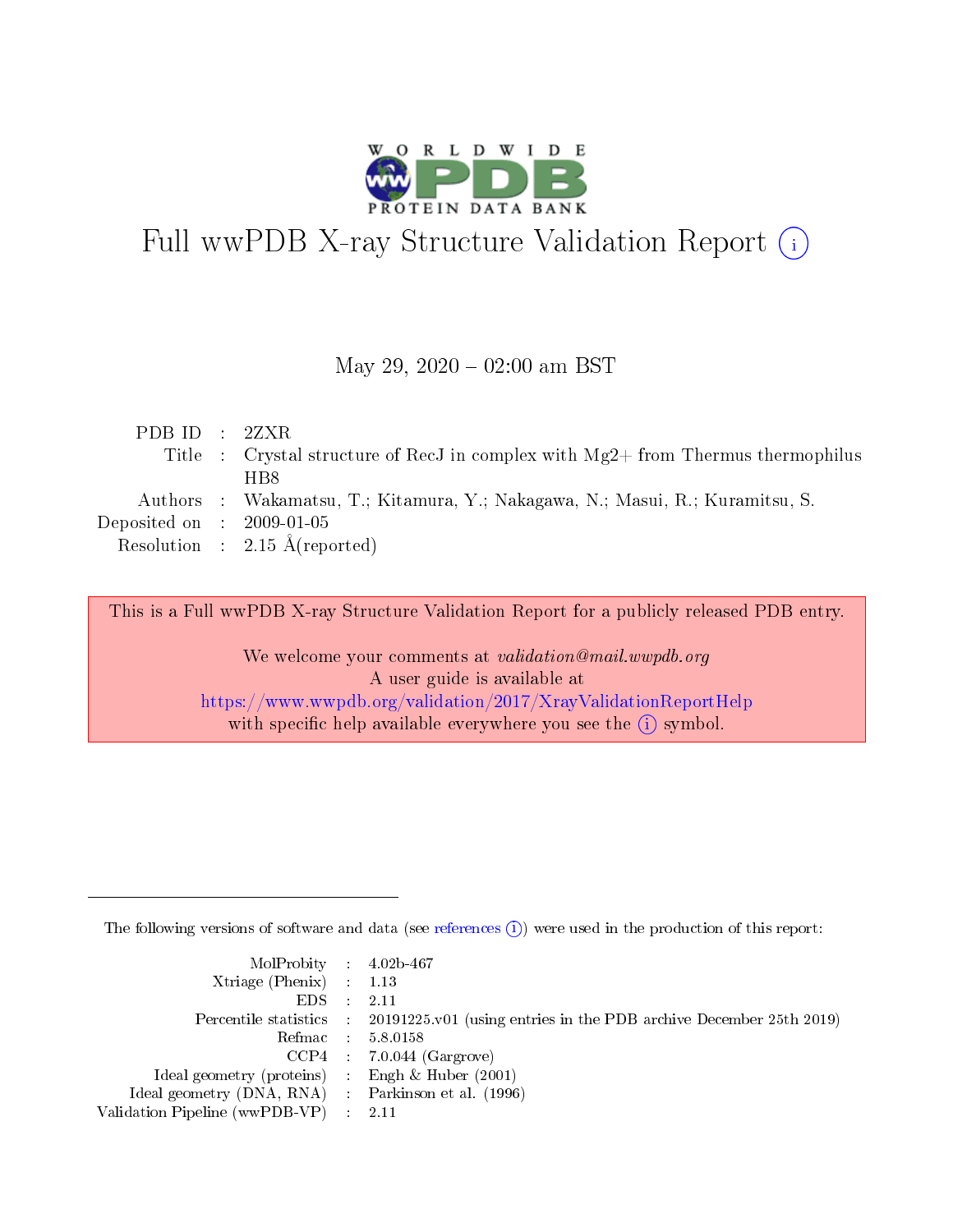# 1 [O](https://www.wwpdb.org/validation/2017/XrayValidationReportHelp#overall_quality)verall quality at a glance  $(i)$

The following experimental techniques were used to determine the structure: X-RAY DIFFRACTION

The reported resolution of this entry is 2.15 Å.

Percentile scores (ranging between 0-100) for global validation metrics of the entry are shown in the following graphic. The table shows the number of entries on which the scores are based.



| Metric                | Whole archive<br>$(\#\mathrm{Entries})$ | Similar resolution<br>$(\#\text{Entries},\, \text{resolution}\; \text{range}(\textup{\AA}))$ |
|-----------------------|-----------------------------------------|----------------------------------------------------------------------------------------------|
| $R_{free}$            | 130704                                  | $1479(2.16-2.16)$                                                                            |
| Clashscore            | 141614                                  | $1585(2.16-2.16)$                                                                            |
| Ramachandran outliers | 138981                                  | $1560(2.16-2.16)$                                                                            |
| Sidechain outliers    | 138945                                  | $1559(2.16-2.16)$                                                                            |
| RSRZ outliers         | 127900                                  | $1456(2.16-2.16)$                                                                            |

The table below summarises the geometric issues observed across the polymeric chains and their fit to the electron density. The red, orange, yellow and green segments on the lower bar indicate the fraction of residues that contain outliers for  $>=3, 2, 1$  and 0 types of geometric quality criteria respectively. A grey segment represents the fraction of residues that are not modelled. The numeric value for each fraction is indicated below the corresponding segment, with a dot representing fractions <=5% The upper red bar (where present) indicates the fraction of residues that have poor fit to the electron density. The numeric value is given above the bar.

| Mol | $\gamma$ hain | Length | Quality of chain |     |          |  |  |
|-----|---------------|--------|------------------|-----|----------|--|--|
|     |               |        | 9%               |     |          |  |  |
|     | . .           | 566    | 60%              | 26% | 6%<br>8% |  |  |

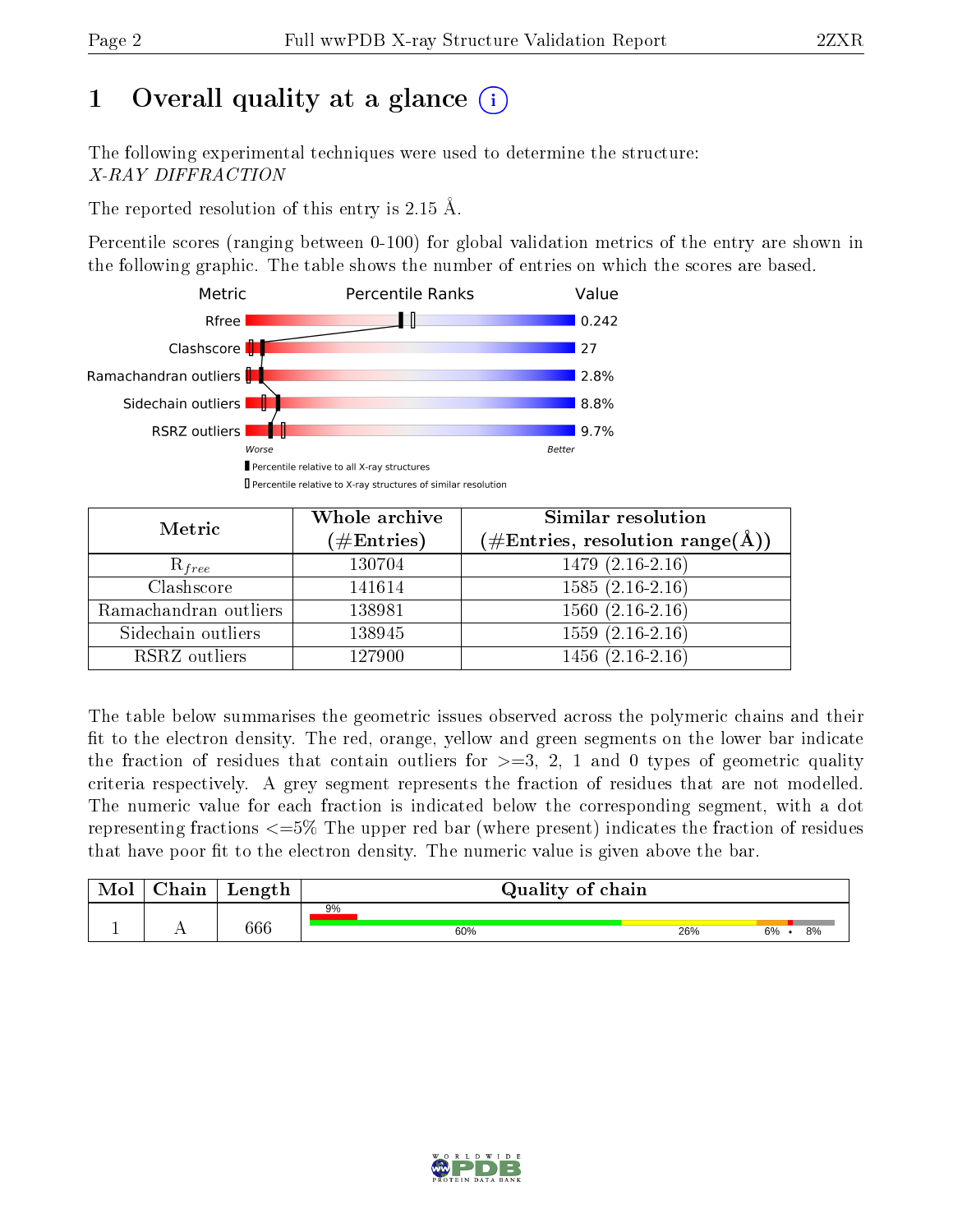# 2 Entry composition (i)

There are 3 unique types of molecules in this entry. The entry contains 5064 atoms, of which 0 are hydrogens and 0 are deuteriums.

In the tables below, the ZeroOcc column contains the number of atoms modelled with zero occupancy, the AltConf column contains the number of residues with at least one atom in alternate conformation and the Trace column contains the number of residues modelled with at most 2 atoms.

• Molecule 1 is a protein called Single-stranded DNA specific exonuclease RecJ.

| Chain | $\mathsf{Residues}$ | $\rm{Atoms}$ |  |      |     |     |  |                                    |
|-------|---------------------|--------------|--|------|-----|-----|--|------------------------------------|
|       | $616\,$             | $\rm Total$  |  |      |     |     |  |                                    |
|       |                     |              |  | 3077 | 858 | 832 |  | $\text{ZeroOcc}$   AltConf   Trace |

• Molecule 2 is MAGNESIUM ION (three-letter code: MG) (formula: Mg).

|  | $\text{Mol}$   Chain   Residues | Atoms | $\mid$ ZeroOcc $\mid$ AltConf $\mid$ |  |
|--|---------------------------------|-------|--------------------------------------|--|
|  |                                 | Total |                                      |  |

• Molecule 3 is water.

|  | $Mol$   Chain   Residues | Atoms               | $ZeroOcc \mid AltConf$ |
|--|--------------------------|---------------------|------------------------|
|  | $\rm 290$                | Total<br>290<br>290 |                        |

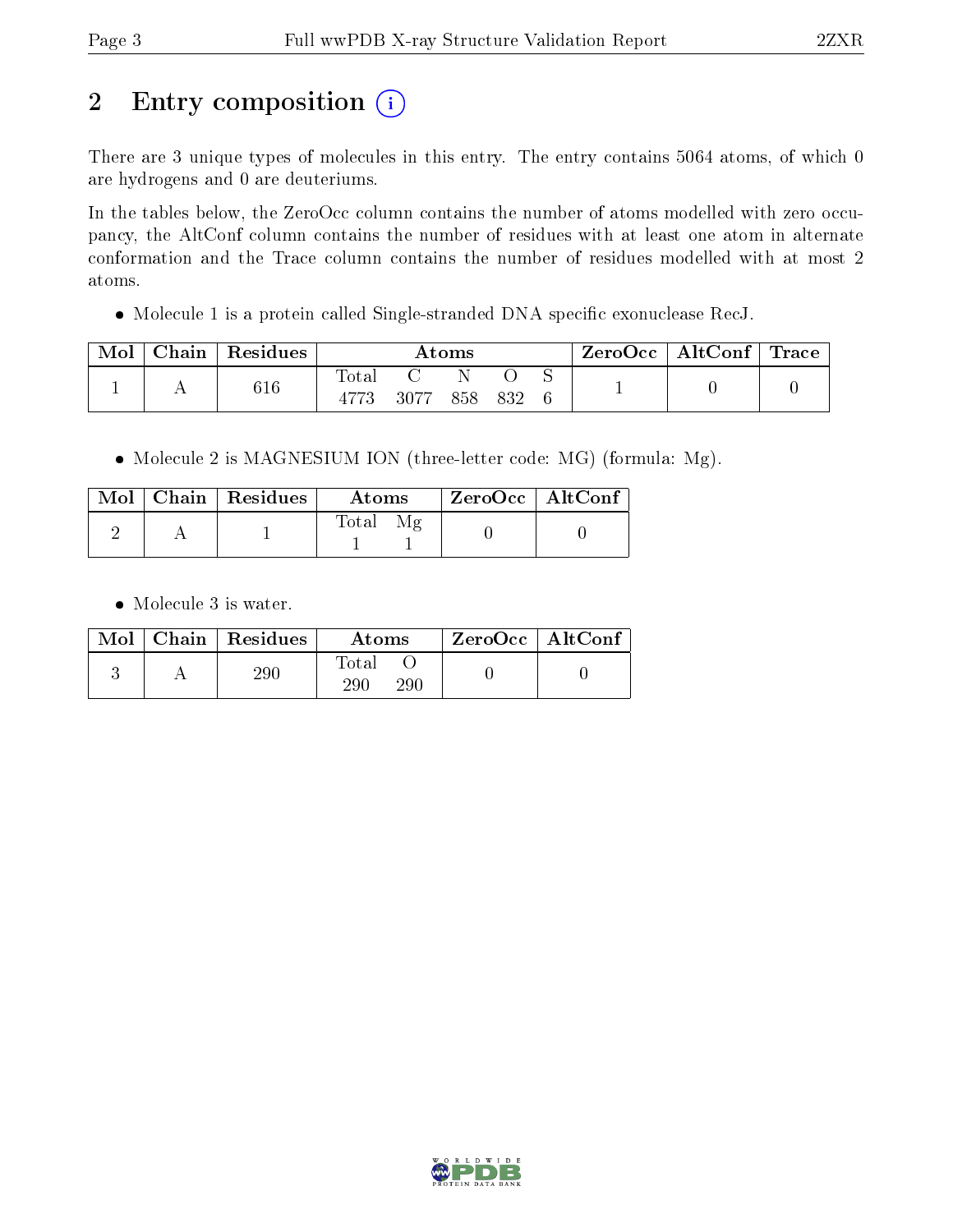## 3 Residue-property plots  $(i)$

These plots are drawn for all protein, RNA and DNA chains in the entry. The first graphic for a chain summarises the proportions of the various outlier classes displayed in the second graphic. The second graphic shows the sequence view annotated by issues in geometry and electron density. Residues are color-coded according to the number of geometric quality criteria for which they contain at least one outlier: green  $= 0$ , yellow  $= 1$ , orange  $= 2$  and red  $= 3$  or more. A red dot above a residue indicates a poor fit to the electron density (RSRZ  $> 2$ ). Stretches of 2 or more consecutive residues without any outlier are shown as a green connector. Residues present in the sample, but not in the model, are shown in grey.



• Molecule 1: Single-stranded DNA specific exonuclease RecJ

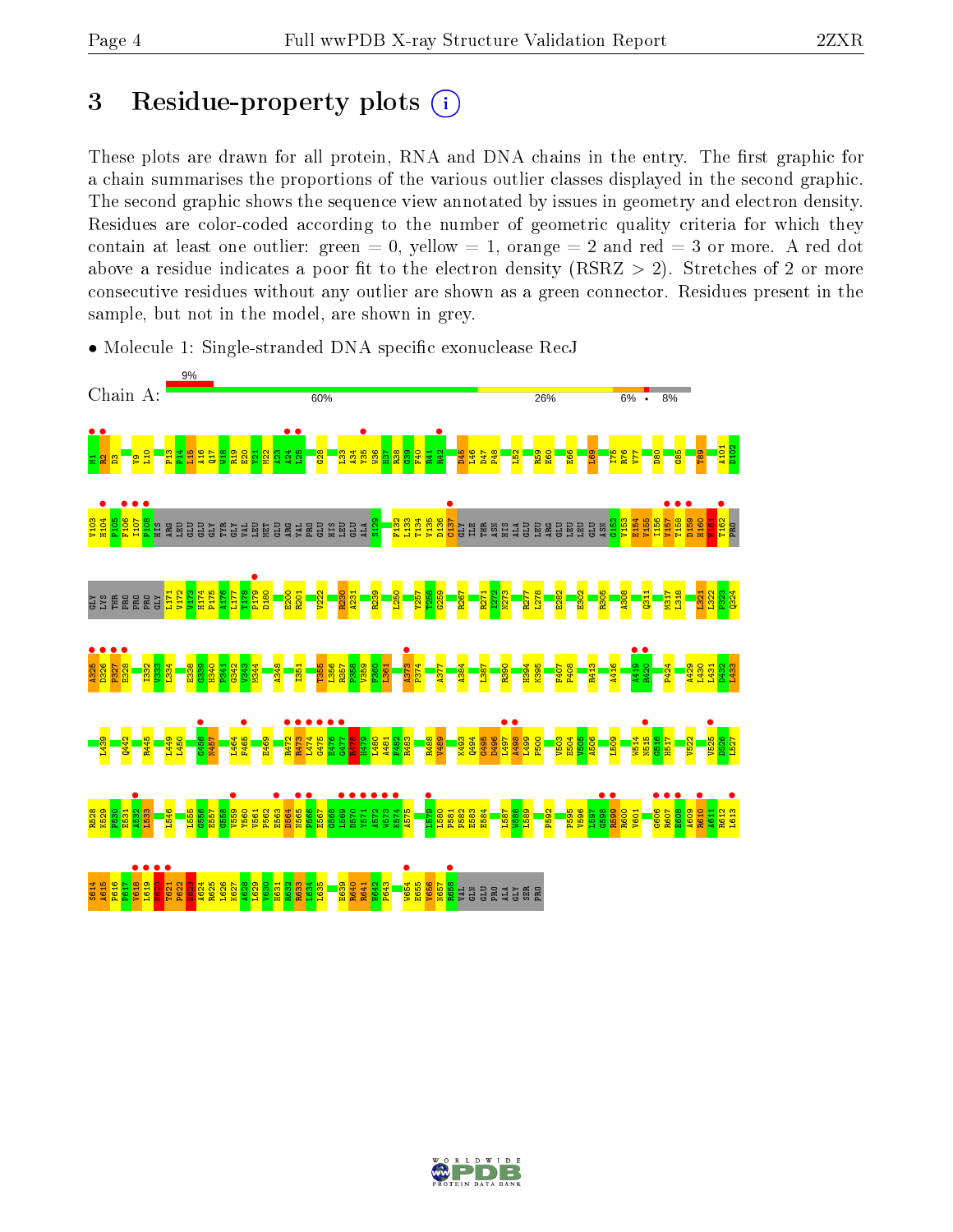## 4 Data and refinement statistics  $(i)$

| Property                                                         | Value                                            | Source     |
|------------------------------------------------------------------|--------------------------------------------------|------------|
| Space group                                                      | P 43 21 2                                        | Depositor  |
| Cell constants                                                   | 83.36Å 83.36Å 251.06Å                            | Depositor  |
| a, b, c, $\alpha$ , $\beta$ , $\gamma$                           | $90.00^{\circ}$ $90.00^{\circ}$<br>$90.00^\circ$ |            |
| Resolution $(A)$                                                 | $-2.15$<br>43.01                                 | Depositor  |
|                                                                  | 48.19<br>$-2.15$                                 | <b>EDS</b> |
| $\%$ Data completeness                                           | $96.5(43.01-2.15)$                               | Depositor  |
| (in resolution range)                                            | $98.5(48.19-2.15)$                               | <b>EDS</b> |
| $R_{merge}$                                                      | 0.06                                             | Depositor  |
| $\mathrm{R}_{sym}$                                               | (Not available)                                  | Depositor  |
| $\langle I/\sigma(I) \rangle^{-1}$                               | $2.93$ (at $2.14\text{\AA}$ )                    | Xtriage    |
| Refinement program                                               | $\overline{\text{CNS} 1.1}$                      | Depositor  |
|                                                                  | $0.235$ , $0.279$                                | Depositor  |
| $R, R_{free}$                                                    | 0.243,<br>0.242                                  | DCC        |
| $R_{free}$ test set                                              | 2459 reflections $(5.06\%)$                      | wwPDB-VP   |
| Wilson B-factor $(A^2)$                                          | 31.1                                             | Xtriage    |
| Anisotropy                                                       | 0.051                                            | Xtriage    |
| Bulk solvent $k_{sol}(\text{e}/\text{A}^3), B_{sol}(\text{A}^2)$ | $0.36$ , 48.9                                    | <b>EDS</b> |
| L-test for $\mathrm{twinning}^2$                                 | $< L >$ = 0.48, $< L2 >$ = 0.31                  | Xtriage    |
| Estimated twinning fraction                                      | No twinning to report.                           | Xtriage    |
| $\overline{F_o}, \overline{F_c}$ correlation                     | 0.93                                             | <b>EDS</b> |
| Total number of atoms                                            | 5064                                             | wwPDB-VP   |
| Average B, all atoms $(A^2)$                                     | 34.0                                             | wwPDB-VP   |

Xtriage's analysis on translational NCS is as follows: The largest off-origin peak in the Patterson function is  $3.13\%$  of the height of the origin peak. No significant pseudotranslation is detected.

<sup>&</sup>lt;sup>2</sup>Theoretical values of  $\langle |L| \rangle$ ,  $\langle L^2 \rangle$  for acentric reflections are 0.5, 0.333 respectively for untwinned datasets, and 0.375, 0.2 for perfectly twinned datasets.



<span id="page-4-1"></span><span id="page-4-0"></span><sup>1</sup> Intensities estimated from amplitudes.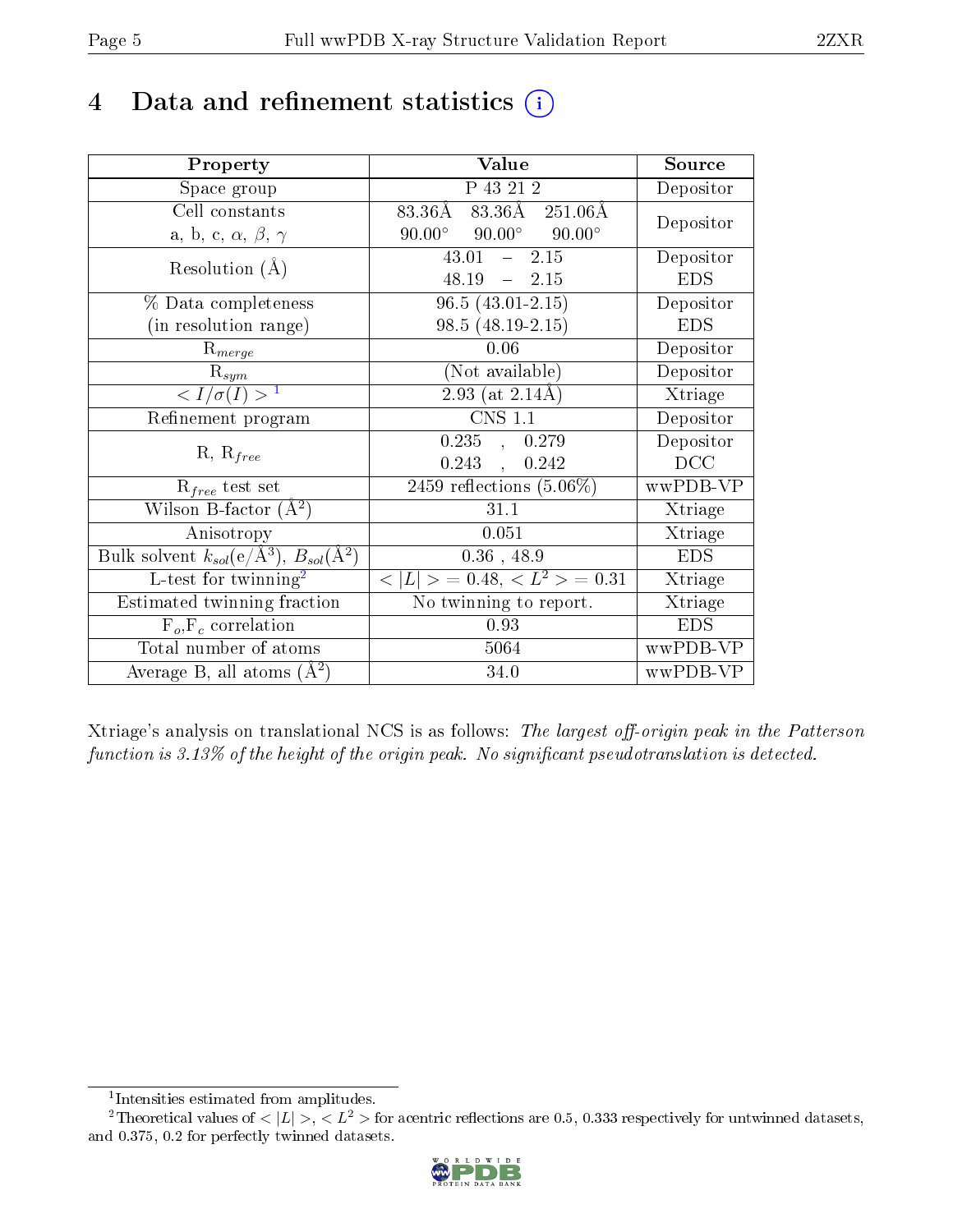# 5 Model quality  $(i)$

## 5.1 Standard geometry  $(i)$

Bond lengths and bond angles in the following residue types are not validated in this section: MG

The Z score for a bond length (or angle) is the number of standard deviations the observed value is removed from the expected value. A bond length (or angle) with  $|Z| > 5$  is considered an outlier worth inspection. RMSZ is the root-mean-square of all Z scores of the bond lengths (or angles).

| Mol | Chain |      | Bond lengths                   | Bond angles |                    |  |
|-----|-------|------|--------------------------------|-------------|--------------------|--|
|     |       |      | RMSZ $\mid \#Z \mid >5$   RMSZ |             | $\# Z  > 5$        |  |
|     |       | 0.53 | 0/4889                         |             | $5/6659$ $(0.1\%)$ |  |

There are no bond length outliers.

All (5) bond angle outliers are listed below:

| Mol | Chain | Res | Type | Atoms     |         | Observed $(°)$ | Ideal $(°)$ |
|-----|-------|-----|------|-----------|---------|----------------|-------------|
|     |       | 230 | ARG  | NE-CZ-NH2 | $-8.23$ | 116.18         | 120.30      |
|     |       | 230 | ARG  | NE-CZ-NH1 | 7.39    | 124.00         | 120.30      |
|     |       | 620 | HIS. | $N$ -CA-C | 5.28    | 125.25         | 111.00      |
|     |       | 239 | ARG  | NE-CZ-NH2 | $-5.01$ | 117.79         | 120.30      |
|     |       | 614 | SER. | $N-CA-C$  | $-5.01$ | 97.48          | 111.00      |

There are no chirality outliers.

There are no planarity outliers.

## $5.2$  Too-close contacts  $(i)$

In the following table, the Non-H and H(model) columns list the number of non-hydrogen atoms and hydrogen atoms in the chain respectively. The H(added) column lists the number of hydrogen atoms added and optimized by MolProbity. The Clashes column lists the number of clashes within the asymmetric unit, whereas Symm-Clashes lists symmetry related clashes.

| Mol |      |     |     | Chain   Non-H   H(model)   H(added)   Clashes   Symm-Clashes |
|-----|------|-----|-----|--------------------------------------------------------------|
|     | 4773 |     | 260 |                                                              |
|     |      |     |     |                                                              |
|     | 290  |     | ൌ   |                                                              |
|     | 5064 | 886 | 260 |                                                              |

The all-atom clashscore is defined as the number of clashes found per 1000 atoms (including

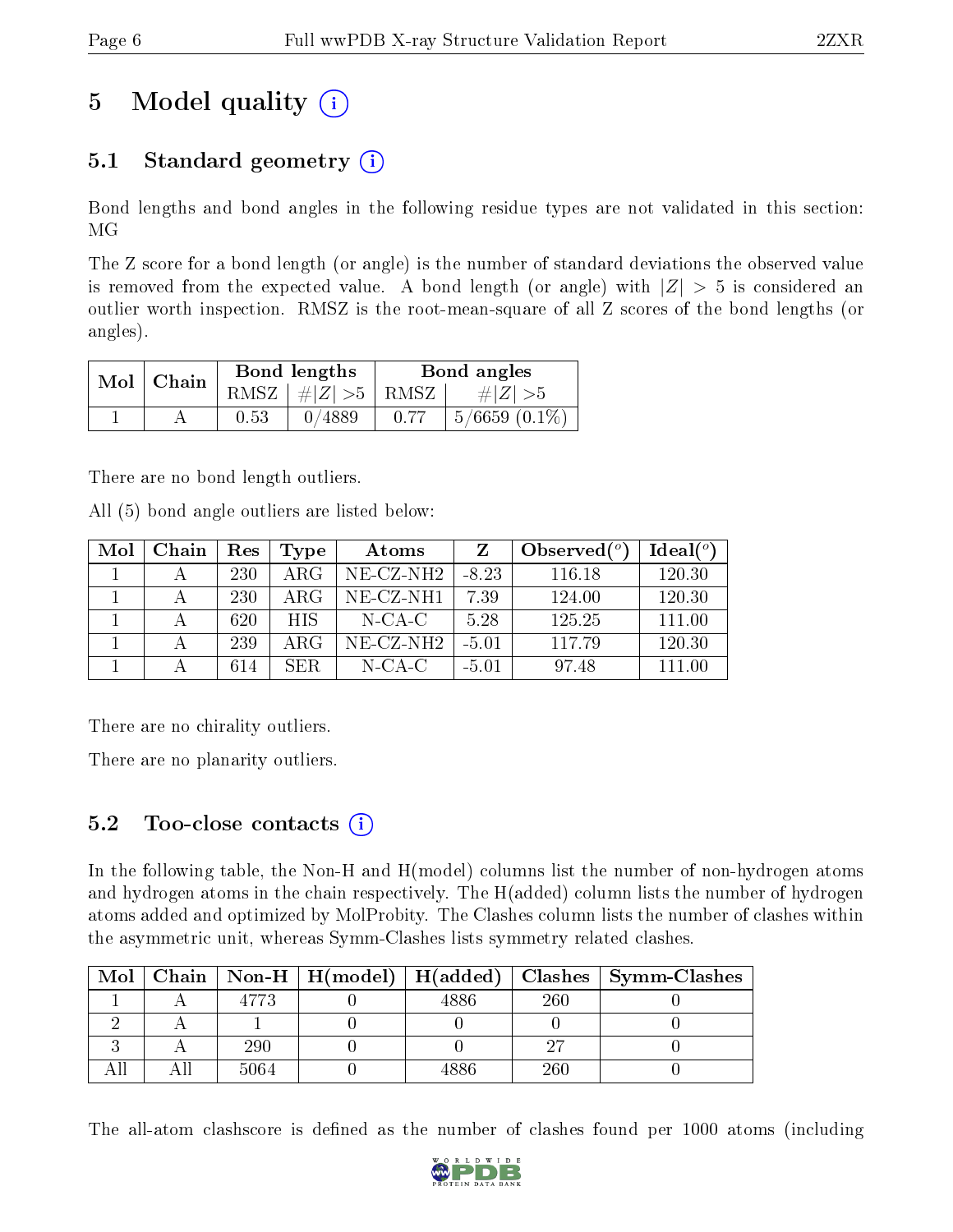hydrogen atoms). The all-atom clashscore for this structure is 27.

All (260) close contacts within the same asymmetric unit are listed below, sorted by their clash magnitude.

| Atom-1                       | Atom-2                     | Interatomic      | Clash         |
|------------------------------|----------------------------|------------------|---------------|
|                              |                            | distance $(\AA)$ | overlap $(A)$ |
| 1:A:623:GLU:HA               | 3:A:874:HOH:O              | 1.44             | 1.15          |
| 1: A:621:THR:HG23            | 1:A:622:PRO:HD3            | 1.38             | 1.01          |
| 1: A:457: ASN:HD22           | $1:A:457:ASN:\overline{N}$ | 1.57             | 0.96          |
| $1:\overline{A:160:HISO}$    | 1:A:161:HIS:HB2            | 1.66             | 0.95          |
| 1: A:618: VAL:HG21           | 3:A:940:HOH:O              | 1.66             | 0.94          |
| 1: A:546:LEU:HD22            | 1: A:606: GLY:HA2          | 1.46             | 0.94          |
| 1:A:373:ALA:HB1              | 1: A:374: PRO:CD           | 1.99             | 0.93          |
| 1: A:137:CYS:H               | 1:A:159:ASP:HB2            | 1.34             | 0.92          |
| 1:A:135:VAL:HA               | 1: A: 159: ASP: OD1        | 1.69             | 0.92          |
| 1:A:473:ARG:HH11             | 1:A:473:ARG:HB2            | 1.34             | 0.91          |
| 1: A:442: GLN: NE2           | 1:A:445:ARG:HH21           | 1.69             | 0.91          |
| 1: A:592: PRO:HG2            | 1: A:654:TRP:CH2           | 2.06             | 0.90          |
| 1:A:478:ARG:HH12             | 1:A:495:GLY:HA2            | 1.36             | 0.90          |
| 1: A:640: ARG: NH1           | 1:A:640:ARG:HB2            | 1.86             | 0.89          |
| 1:A:478:ARG:H                | 1:A:478:ARG:HD2            | 1.37             | 0.89          |
| 1:A:457:ASN:HD22             | 1: A:457: ASN:H            | 1.19             | 0.89          |
| 1:A:442:GLN:HE21             | 1:A:445:ARG:HH21           | 1.18             | 0.88          |
| 1:A:69:LEU:CD2               | 1:A:101:ALA:HB2            | 2.05             | 0.87          |
| 1:A:640:ARG:HH11             | 1:A:640:ARG:HB2            | 1.40             | 0.86          |
| 1:A:277:ARG:HD3              | 3:A:907:HOH:O              | 1.76             | 0.86          |
| 1:A:326:ASP:N                | 1:A:327:PRO:HD2            | 1.89             | 0.85          |
| 1:A:137:CYS:O                | 1:A:157:VAL:HG12           | 1.77             | 0.84          |
| 1:A:472:ARG:NH1              | 1:A:488:ARG:HD2            | 1.93             | 0.84          |
| 1:A:472:ARG:HH11             | 1:A:488:ARG:HD2            | 1.42             | 0.83          |
| 1:A:621:THR:HG23             | 1: A:622: PRO:CD           | 2.09             | 0.82          |
| 1:A:137:CYS:H                | 1:A:159:ASP:CB             | 1.93             | 0.82          |
| 1:A:546:LEU:HD22             | 1: A:606: GLY:CA           | 2.09             | 0.81          |
| 1: A:592: PRO:HG2            | 1: A:654:TRP:HH2           | 1.46             | 0.81          |
| 1: A:633:ARG:HG2             | 3:A:837:HOH:O              | 1.81             | 0.81          |
| 1:A:592:PRO:O                | 1: A:654:TRP:HZ3           | 1.65             | 0.79          |
| 1:A:2:ARG:HE                 | 1: A:3: ASP: N             | 1.79             | 0.79          |
| 1: A:76: ARG: HE             | 1: A:104: HIS: HE1         | 1.29             | 0.79          |
| 1:A:340:HIS:HD2              | 1: A:342: GLY: H           | 1.32             | 0.78          |
| 1:A:338:GLU:HG3              | 3:A:863:HOH:O              | 1.85             | 0.76          |
| 1: A: 137: CYS:N             | 1:A:159:ASP:HB2            | 2.01             | 0.76          |
| $1:A:517:HI\overline{S:HB2}$ | 3:A:919:HOH:O              | 1.85             | 0.76          |
| 1:A:373:ALA:HB2              | 1:A:424:PRO:HB3            | 1.67             | 0.75          |
| 1:A:136:ASP:H                | 1:A:159:ASP:HB3            | 1.52             | 0.74          |

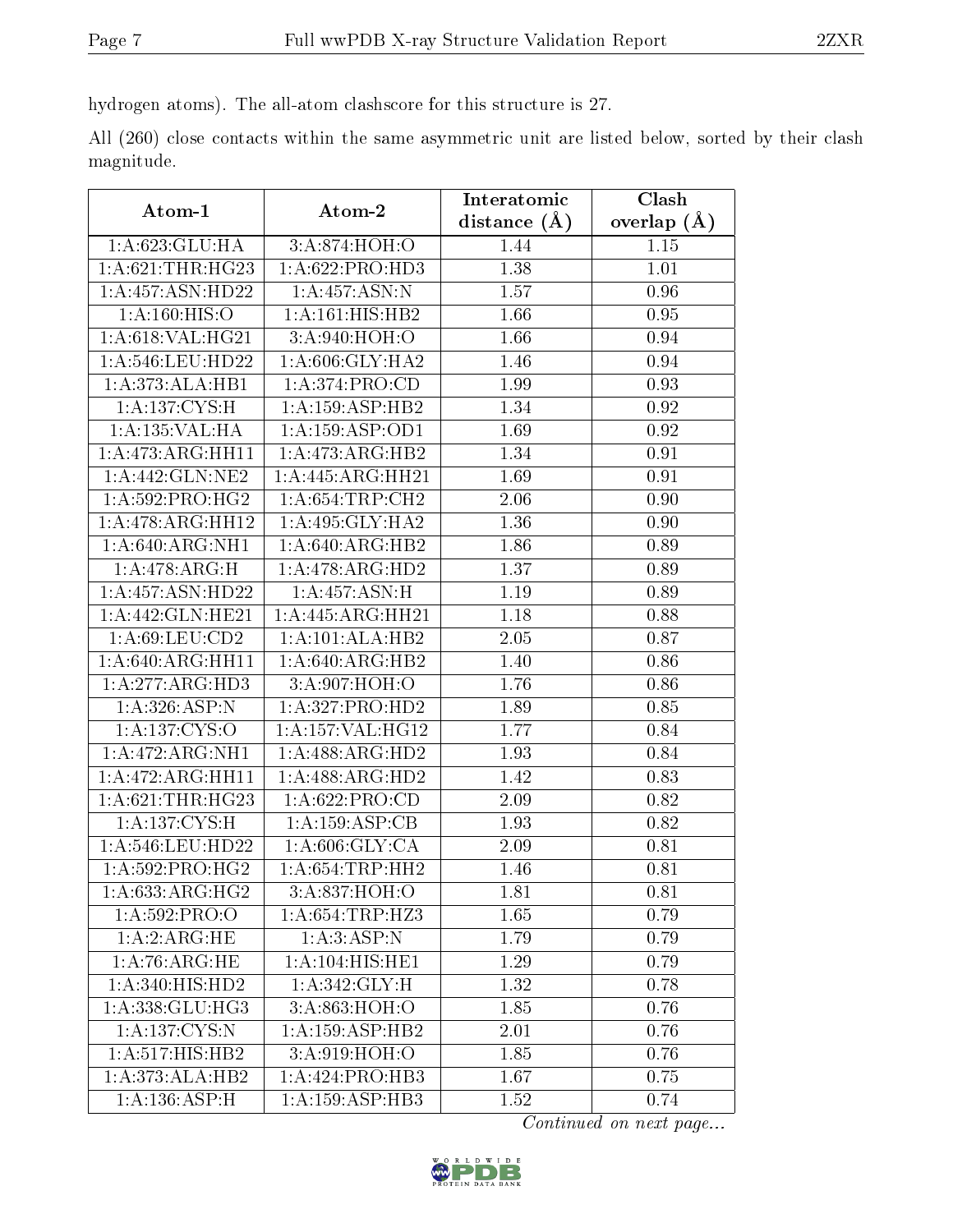| Continuou jiom protivus pago |                              | Interatomic       | Clash         |
|------------------------------|------------------------------|-------------------|---------------|
| Atom-1                       | Atom-2                       | distance $(\AA)$  | overlap $(A)$ |
| 1:A:373:ALA:CB               | 1:A:374:PRO:CD               | 2.65              | 0.74          |
| 1:A:473:ARG:HH11             | 1:A:473:ARG:CB               | 2.01              | 0.73          |
| 1: A:326: ASP:OD1            | 1:A:332:ILE:HD13             | 1.88              | 0.73          |
| 1:A:478:ARG:NH1              | 1:A:495:GLY:HA2              | 2.02              | 0.73          |
| 1:A:328:GLU:HA               | 3:A:927:HOH:O                | 1.88              | 0.72          |
| 1:A:457:ASN:H                | 1:A:457:ASN:ND2              | 1.85              | 0.72          |
| 1: A: 565: ASN: CG           | 1:A:610:ARG:HB2              | 2.10              | 0.72          |
| 1: A: 134: THR: O            | 1: A: 159: ASP: OD1          | 2.08              | 0.71          |
| 1: A: 134: THR: HG23         | 3:A:882:HOH:O                | 1.91              | 0.71          |
| 1: A:85: GLY:O               | 1: A:89:THR:HG23             | 1.92              | 0.70          |
| 1: A:609: ALA:O              | 1:A:613:LEU:HD23             | 1.89              | 0.70          |
| 1:A:38:ARG:HH11              | 1:A:457:ASN:HB2              | 1.55              | 0.70          |
| 1: A:69: LEU: HD21           | 1:A:101:ALA:HB2              | 1.74              | 0.70          |
| 1: A:324: GLN:O              | 1: A:326: ASP:OD2            | 2.10              | 0.69          |
| 1:A:561:VAL:HG22             | 1:A:589:LEU:HD12             | 1.74              | 0.69          |
| 1:A:230:ARG:NH2              | 1: A: 450: LEU: O            | 2.26              | 0.69          |
| 1:A:132:PHE:HB3              | 1: A: 155: VAL: HG12         | 1.73              | 0.69          |
| 1:A:373:ALA:HB1              | 1: A:374: PRO:HD3            | 1.75              | 0.69          |
| 1:A:609:ALA:HB1              | 3:A:827:HOH:O                | 1.92              | 0.69          |
| 1: A: 559: VAL: HG12         | 1: A:587:LEU:HD23            | 1.75              | 0.68          |
| 1: A:615: ALA: N             | 1: A:616: PRO:CD             | $\overline{2}.57$ | 0.68          |
| 1: A:620: HIS:O              | 1: A:622: PRO:HD2            | 1.93              | 0.68          |
| 1: A:621:THR:CG2             | 1: A:622: PRO:HD3            | 2.21              | 0.68          |
| 1:A:325:ALA:HB3              | 1: A: 334: LEU: HD21         | 1.74              | 0.67          |
| 1: A:373:ALA:CB              | 1:A:424:PRO:HB3              | 2.25              | 0.67          |
| 1:A:332:ILE:HD12             | 1: A: 355: THR: HG21         | 1.77              | 0.66          |
| 1: A:633:ARG:NH2             | 3:A:873:HOH:O                | 2.29              | 0.66          |
| $1: A: 15:$ LEU:HD $12$      | 1:A:655:GLU:HB3              | 1.76              | 0.65          |
| 1: A:17: GLN:NE2             | 1: A:36:TRP:HE1              | 1.93              | 0.65          |
| 1:A:442:GLN:HE21             | 1:A:445:ARG:NH2              | 1.91              | 0.65          |
| 1:A:583:GLU:HA               | $1:A:599:ARG:\overline{HD2}$ | 1.79              | 0.65          |
| 1:A:562:PRO:HG2              | 3:A:723:HOH:O                | 1.96              | 0.65          |
| 1: A:473:ARG:HD3             | 1:A:475:GLY:O                | 1.98              | 0.64          |
| 1: A:160: HIS:O              | 1: A: 160: HIS: CD2          | 2.50              | 0.64          |
| 1: A:559: VAL:CG1            | 1:A:587:LEU:HD23             | 2.27              | 0.64          |
| 1:A:546:LEU:CD2              | 1: A:606: GLY:HA2            | 2.23              | 0.63          |
| 1: A: 137: CYS:H             | 1:A:159:ASP:CG               | 2.00              | 0.63          |
| 1:A:2:ARG:HE                 | 1: A:3: ASP:CB               | 2.12              | 0.63          |
| 1:A:473:ARG:NH1              | 1:A:473:ARG:HB2              | 2.11              | 0.63          |
| 1:A:546:LEU:HB2              | 1: A:606: GLY:HA2            | 1.81              | 0.63          |
| 1:A:2:ARG:NE                 | 1: A:3: ASP:N                | 2.46              | 0.62          |

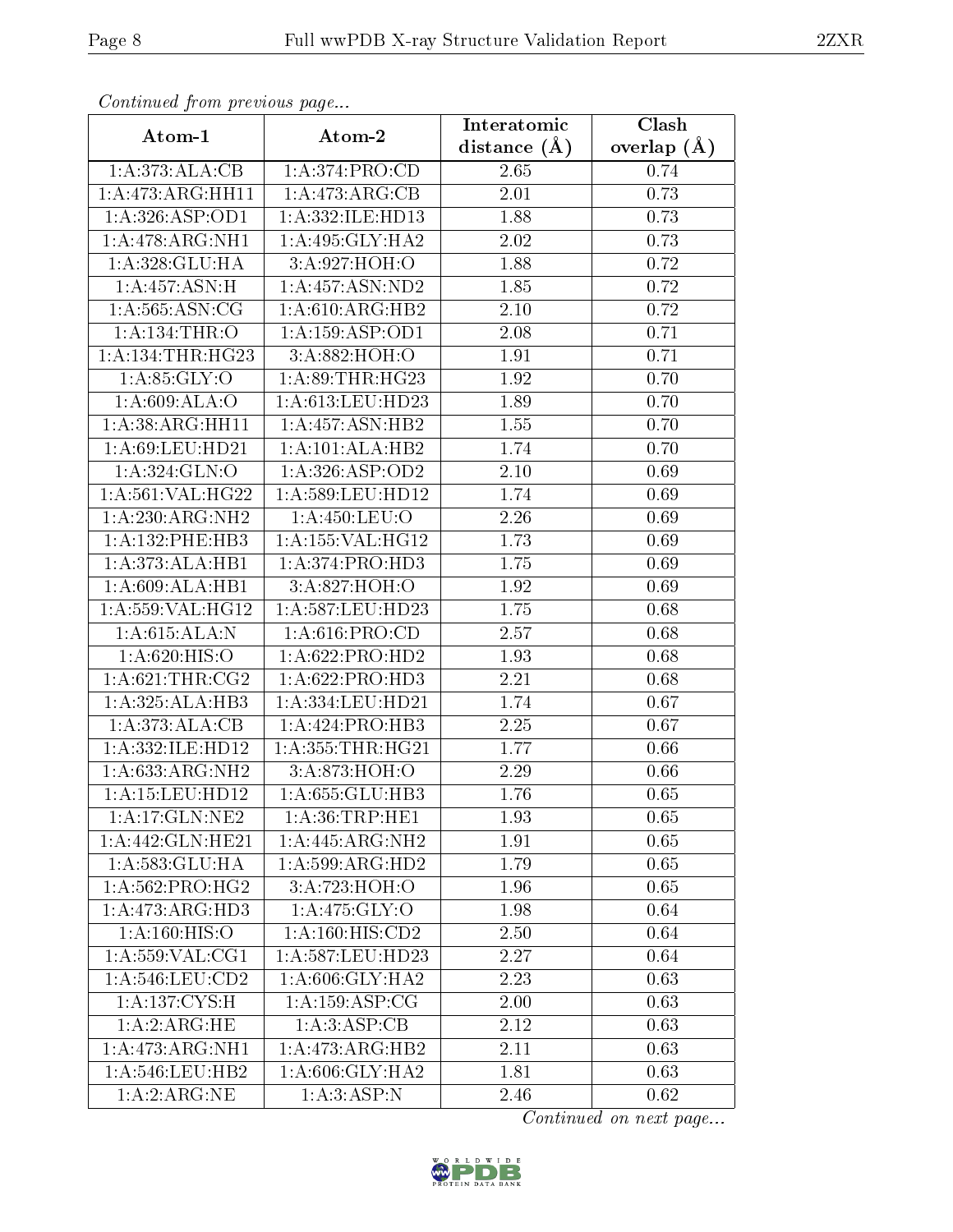| Commuca from previous page |                               | Interatomic    | Clash         |
|----------------------------|-------------------------------|----------------|---------------|
| Atom-1                     | Atom-2                        | distance $(A)$ | overlap $(A)$ |
| 1: A:38: ARG: NH1          | 1:A:457:ASN:HB2               | 2.14           | 0.62          |
| 1:A:373:ALA:HB1            | 1:A:374:PRO:HD2               | 1.82           | 0.62          |
| 1: A:48: PRO:HG2           | 1:A:231:ALA:HB2               | 1.80           | 0.62          |
| 1:A:557:GLU:O              | 1:A:559:VAL:HG13              | 1.99           | 0.62          |
| 1:A:324:GLN:O              | 1: A:326: ASP:CG              | 2.38           | 0.62          |
| 1: A: 457: ASN: ND2        | 1: A:457: ASN: N              | 2.30           | 0.62          |
| 1:A:473:ARG:HG2            | 1:A:474:LEU:N                 | 2.14           | 0.62          |
| 1:A:107:ILE:HG21           | $1:A:282:GLU:H\overline{G3}$  | 1.80           | 0.61          |
| 1:A:622:PRO:C              | 1:A:624:ALA:H                 | 2.03           | 0.61          |
| 1: A: 15: LEU: HD11        | 1:A:656:VAL:HG13              | 1.82           | 0.61          |
| 1: A:80: ASP:OD1           | 1:A:107:ILE:HD13              | 2.00           | 0.61          |
| 1: A: 133: LEU: CD2        | 1: A: 156: ILE: HB            | 2.31           | 0.61          |
| 1: A:641: ARG:O            | 1: A:643: PRO:HD3             | 2.01           | 0.60          |
| 1:A:478:ARG:HH22           | 1:A:495:GLY:CA                | 2.15           | 0.60          |
| 1:A:325:ALA:HB1            | 3:A:910:HOH:O                 | 2.00           | 0.60          |
| 1:A:136:ASP:H              | 1:A:159:ASP:CB                | 2.13           | 0.60          |
| 1:A:472:ARG:HH11           | 1:A:488:ARG:HH11              | 1.49           | 0.59          |
| 1:A:9:VAL:HG23             | 1:A:533:LEU:HD21              | 1.84           | 0.59          |
| 1:A:277:ARG:HG2            | 3:A:900:HOH:O                 | 2.03           | 0.59          |
| 1:A:2:ARG:HE               | 1: A:3: ASP:H                 | 1.48           | 0.59          |
| 1: A: 355: THR: CG2        | 1:A:357:ARG:HB2               | 2.33           | 0.59          |
| 1:A:497:LEU:O              | 1:A:498:ALA:HB3               | 2.02           | 0.59          |
| 1:A:473:ARG:NH2            | $1:A:497:LEU:H\overline{D23}$ | 2.19           | 0.58          |
| 1: A: 104: HIS: HB3        | 3:A:880:HOH:O                 | 2.04           | 0.58          |
| 1: A:614: SER: C           | 1: A:616: PRO:HD2             | 2.24           | 0.58          |
| 1: A:433: LEU:HD22         | 1:A:633:ARG:HD3               | 1.86           | 0.57          |
| 1:A:326:ASP:H              | 1:A:327:PRO:HD2               | 1.69           | 0.57          |
| 1: A:344:MET:HE2           | 1:A:361:LEU:HB3               | 1.86           | 0.57          |
| 1:A:137:CYS:HA             | 3:A:946:HOH:O                 | 2.03           | 0.57          |
| 1:A:373:ALA:CB             | 1:A:374:PRO:HD2               | 2.35           | 0.57          |
| 1:A:613:LEU:N              | 1: A:613:LEU:HD22             | 2.19           | 0.56          |
| 1: A:560:TYR:CE2           | 1:A:582:PRO:HD3               | 2.40           | 0.56          |
| 1: A:560: TYR:CD2          | 1: A:582: PRO:HD3             | 2.40           | 0.56          |
| 1: A:621:THR:O             | 1:A:622:PRO:O                 | 2.23           | 0.56          |
| 1:A:157:VAL:HG22           | 3:A:881:HOH:O                 | 2.05           | 0.55          |
| 1: A:322:LEU:O             | 1: A:326: ASP:OD2             | 2.24           | 0.55          |
| 1:A:179:PRO:O              | 1:A:180:ASP:HB2               | 2.07           | 0.55          |
| 1:A:384:ALA:HB2            | 1: A:413: ARG: HG2            | 1.87           | 0.55          |
| 1: A:38: ARG: HB2          | 1: A:40: PHE: HD1             | 1.72           | 0.55          |
| 1:A:395:LYS:HG2            | 3:A:810:HOH:O                 | 2.06           | 0.55          |
| 1:A:592:PRO:O              | 1:A:654:TRP:CZ3               | 2.55           | 0.55          |

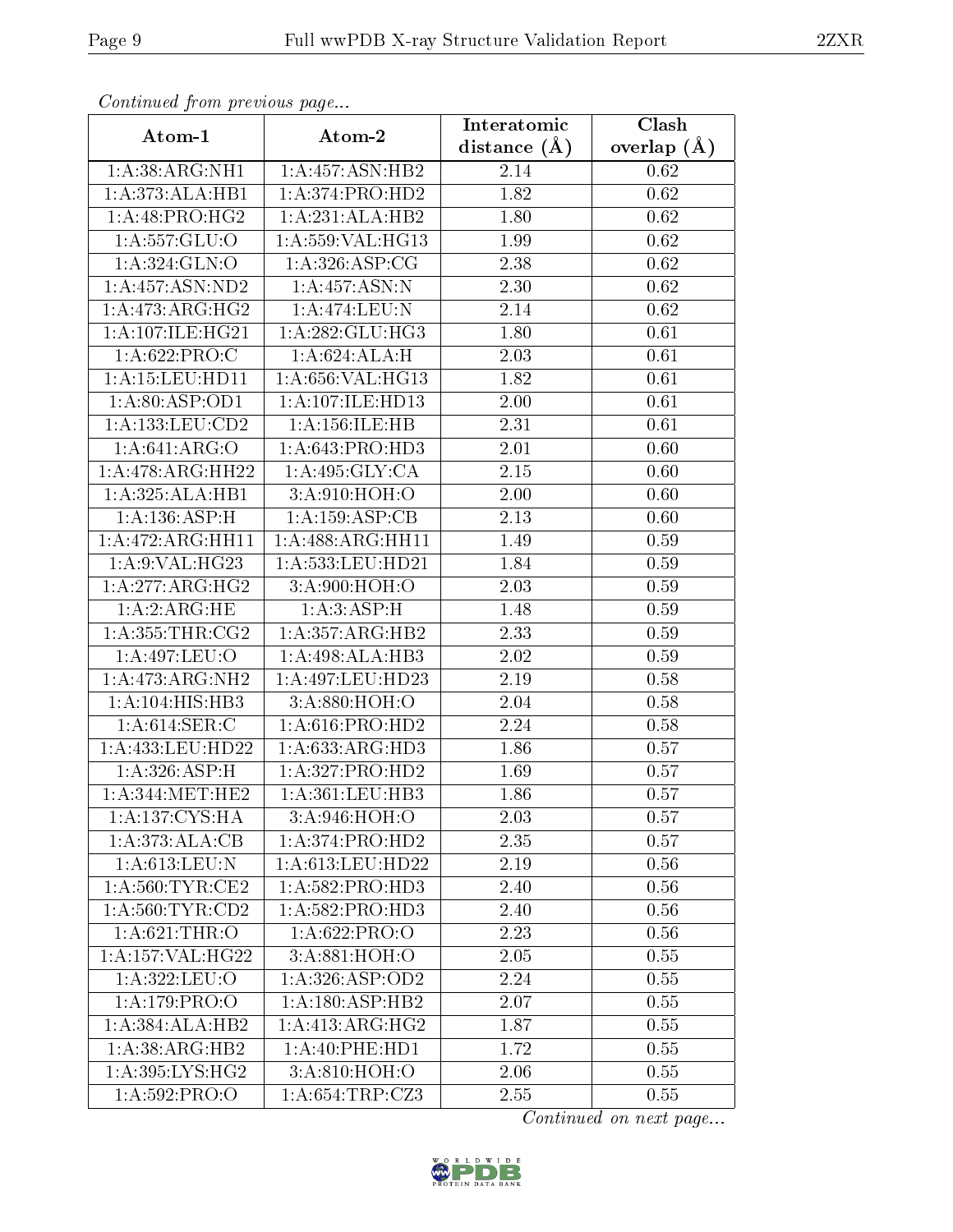| Continued from previous page |                               | Interatomic      | Clash         |
|------------------------------|-------------------------------|------------------|---------------|
| Atom-1                       | Atom-2                        | distance $(\AA)$ | overlap $(A)$ |
| 1: A:76:ARG:HE               | 1:A:104:HIS:CE1               | 2.18             | 0.55          |
| 1:A:497:LEU:HD12             | 1:A:497:LEU:N                 | 2.22             | 0.55          |
| 1:A:565:ASN:HD21             | 1:A:567:GLU:HB2               | 1.72             | 0.55          |
| 1:A:277:ARG:CZ               | 3:A:906:HOH:O                 | 2.54             | 0.55          |
| 1: A:416:ALA:HA              | 3:A:951:HOH:O                 | 2.06             | 0.54          |
| 1:A:38:ARG:HB2               | 1: A:40: PHE:CD1              | 2.41             | 0.54          |
| 1:A:478:ARG:HH22             | 1: A:495: GLY:HA2             | 1.73             | 0.54          |
| 1: A:9: VAL:HG23             | 1: A: 533: LEU: CD2           | 2.39             | 0.53          |
| 1:A:373:ALA:HB2              | 3: A:950:HOH:O                | 2.08             | 0.53          |
| 1: A:514:TRP:CD1             | 1: A:515: ASN: HB2            | 2.43             | 0.53          |
| 1: A:16: ALA:O               | 1:A:20:GLU:HG3                | 2.09             | 0.53          |
| 1: A: 133: LEU: HD22         | 1: A: 156: ILE: HB            | 1.91             | 0.53          |
| 1:A:172:VAL:HG13             | 1:A:177:LEU:HD11              | 1.91             | 0.53          |
| 1: A:160:HIS:C               | $1: A:160:\overline{HIS:CD2}$ | 2.81             | 0.52          |
| 1:A:340:HIS:CD2              | 1: A:342: GLY: H              | 2.20             | 0.52          |
| 1:A:620:HIS:O                | 1: A:622: PRO:CD              | 2.57             | 0.52          |
| 1:A:595:PRO:HD3              | 1: A:654:TRP:HB3              | 1.91             | $0.52\,$      |
| 1: A:599:ARG:HE              | 1:A:599:ARG:HA                | 1.74             | $0.52\,$      |
| 1: A:600:ARG:HD2             | 3:A:830:HOH:O                 | 2.10             | $0.52\,$      |
| 1:A:618:VAL:O                | 1:A:619:LEU:HD23              | 2.10             | 0.52          |
| 1:A:136:ASP:N                | 1:A:159:ASP:CB                | 2.73             | 0.51          |
| 1:A:473:ARG:HG2              | 1:A:474:LEU:H                 | 1.74             | 0.51          |
| 1:A:529:LYS:O                | 1: A:531: GLU:HG3             | $2.10\,$         | 0.51          |
| 1:A:2:ARG:NE                 | 1: A:3: ASP:H                 | 2.07             | 0.51          |
| 1:A:494:GLN:O                | 1: A:495: GLY: C              | 2.49             | 0.51          |
| 1: A:311: GLN: NE2           | 3:A:929:HOH:O                 | 2.39             | 0.51          |
| 1: A:613:LEU:CD2             | 1: A:613:LEU: N               | 2.74             | 0.50          |
| 1: A:615: ALA: N             | 1: A:616: PRO:HD2             | 2.26             | 0.50          |
| 1:A:527:LEU:HD23             | 1: A:527:LEU: C               | 2.32             | 0.50          |
| 1: A:439:LEU:HD21            | 1: A:620: HIS: CE1            | 2.47             | 0.50          |
| 1:A:257:TYR:CZ               | 1: A:259: GLY:HA2             | 2.46             | 0.50          |
| 1: A:631: HIS:O              | 1:A:635:LEU:HD23              | 2.12             | 0.50          |
| 1:A:478:ARG:H                | 1: A:478:ARG:CD               | 2.18             | 0.50          |
| 1: A: 137: CYS:N             | 1:A:159:ASP:OD2               | 2.44             | 0.50          |
| 1:A:34:ALA:O                 | 1: A: 38: ARG: HG2            | 2.12             | 0.49          |
| 1: A:581:PRO:HG2             | 1: A: 584: GLU: HG2           | 1.93             | 0.49          |
| 1: A:407:PHE:HB3             | 1: A:408: PRO:HD3             | 1.95             | 0.49          |
| 1:A:596:VAL:HG12             | 1: A:599:ARG:CG               | 2.42             | 0.49          |
| 1:A:77:VAL:HG12              | 1: A:89:THR:HB                | 1.94             | 0.49          |
| 1:A:351:ILE:O                | 1: A: 355: THR: HB            | 2.11             | 0.49          |
| $1:A:49\overline{4:GLN:HG2}$ | 3:A:917:HOH:O                 | 2.12             | 0.49          |

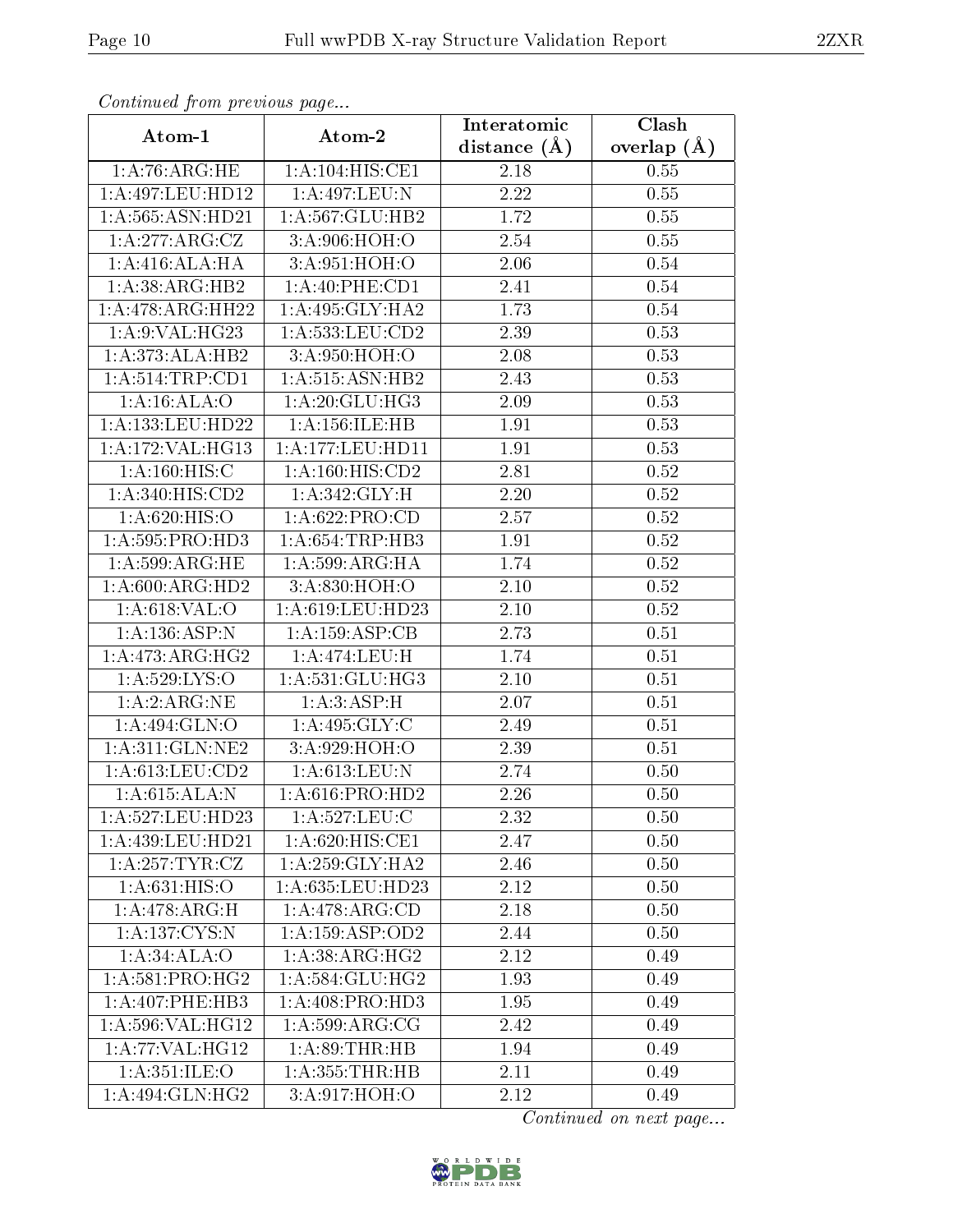| Continued from previous page |                                   | Interatomic       | Clash         |
|------------------------------|-----------------------------------|-------------------|---------------|
| Atom-1                       | Atom-2                            | distance $(\AA)$  | overlap $(A)$ |
| 1: A:317: MET:HG2            | 1:A:321:LEU:HD22                  | 1.94              | 0.49          |
| 1:A:222:VAL:HG12             | 1:A:222:VAL:O                     | 2.12              | 0.49          |
| 1: A:318: LEU: HD22          | 1:A:322:LEU:HB2                   | 1.95              | 0.48          |
| 1:A:599:ARG:HB3              | 1:A:601:VAL:HG13                  | 1.95              | 0.48          |
| 1:A:161:HIS:O                | 1: A: 162: THR: CB                | 2.61              | 0.48          |
| 1:A:267:ARG:O                | 1:A:271:ARG:HD3                   | 2.14              | 0.48          |
| 1:A:160:HIS:O                | 1:A:161:HIS:CB                    | 2.47              | 0.48          |
| 1:A:2:ARG:HE                 | 1: A:3: ASP: HB2                  | 1.78              | 0.48          |
| 1:A:277:ARG:NH2              | 3:A:906:HOH:O                     | 2.46              | 0.48          |
| 1:A:17:GLN:HE21              | 1: A:36:TRP:HE1                   | 1.61              | 0.48          |
| 1: A: 154: GLU: N            | 1: A:154: GLU:OE2                 | 2.47              | 0.48          |
| 1:A:348:ALA:HB2              | 1:A:361:LEU:HD22                  | 1.96              | 0.48          |
| 1: A:607: ARG: NE            | 1: A:607: ARG: HA                 | 2.29              | 0.48          |
| 1:A:158:THR:C                | 1:A:159:ASP:OD1                   | $\overline{2.52}$ | 0.48          |
| 1: A:308:ALA:HA              | 1:A:311:GLN:HE21                  | 1.79              | 0.48          |
| 1: A:560:TYR:OH              | 1: A:592: PRO:HA                  | 2.13              | 0.47          |
| 1: A:13: PRO:HB3             | 1: A:36:TRP:CD2                   | 2.49              | 0.47          |
| 1:A:478:ARG:NH2              | 1:A:495:GLY:HA2                   | 2.29              | 0.47          |
| 1:A:76:ARG:CG                | 1: A:106: PHE:HB2                 | 2.45              | 0.47          |
| 1: A:506: ALA:O              | 1:A:525:VAL:HG22                  | 2.15              | 0.47          |
| 1:A:174:HIS:ND1              | 1:A:175:PRO:HD2                   | 2.30              | 0.47          |
| 1: A: 465: PHE: CD2          | 1: A:504: GLU:HG3                 | 2.49              | 0.47          |
| 1: A:480: LEU: HD12          | 1:A:481:ALA:N                     | 2.30              | 0.47          |
| 1:A:478:ARG:NH2              | 1: A:495: GLY: CA                 | 2.78              | 0.47          |
| 1:A:580:LEU:HD22             | 1:A:584:GLU:OE1                   | 2.15              | 0.47          |
| 1:A:332:ILE:CD1              | $1: A: 355: THR: \overline{HG21}$ | 2.43              | 0.47          |
| 1:A:76:ARG:CD                | 1:A:106:PHE:HB2                   | 2.45              | 0.46          |
| 1:A:158:THR:O                | 1: A: 159: ASP:OD1                | 2.34              | $0.46\,$      |
| 1:A:489:VAL:HA               | 1:A:522:VAL:O                     | 2.15              | 0.46          |
| 1: A: 565: ASN: ND2          | 1: A:567: GLU:HB2                 | 2.30              | 0.46          |
| 1: A:596: VAL:HG12           | 1:A:599:ARG:HG3                   | 1.96              | 0.46          |
| 1:A:483:ARG:HH11             | 1:A:483:ARG:HG3                   | 1.81              | 0.46          |
| 1:A:622:PRO:C                | $1:A:624:\overline{ALA:N}$        | 2.68              | 0.46          |
| 1: A:302: GLU:OE1            | 1: A: 305: ARG: NH1               | 2.49              | 0.46          |
| 1:A:40:PHE:CD2               | 1:A:46:LEU:HD23                   | 2.51              | 0.46          |
| 1: A:592: PRO:CG             | 1: A:654:TRP:HH2                  | 2.22              | 0.46          |
| 1: A: 157: VAL: HG13         | 3:A:881:HOH:O                     | 2.15              | 0.45          |
| 1: A:326: ASP:O              | 1: A:327: PRO:O                   | 2.34              | 0.45          |
| 1: A:60: GLU:OE2             | 1:A:171:LEU:HD22                  | 2.16              | 0.45          |
| 1: A:324: GLN:O              | $1:A:326:ASP\overline{N}$         | 2.49              | 0.45          |
| $1:A:478:ARG:\overline{CZ}$  | 1: A:495: GLY:HA2                 | 2.47              | 0.45          |

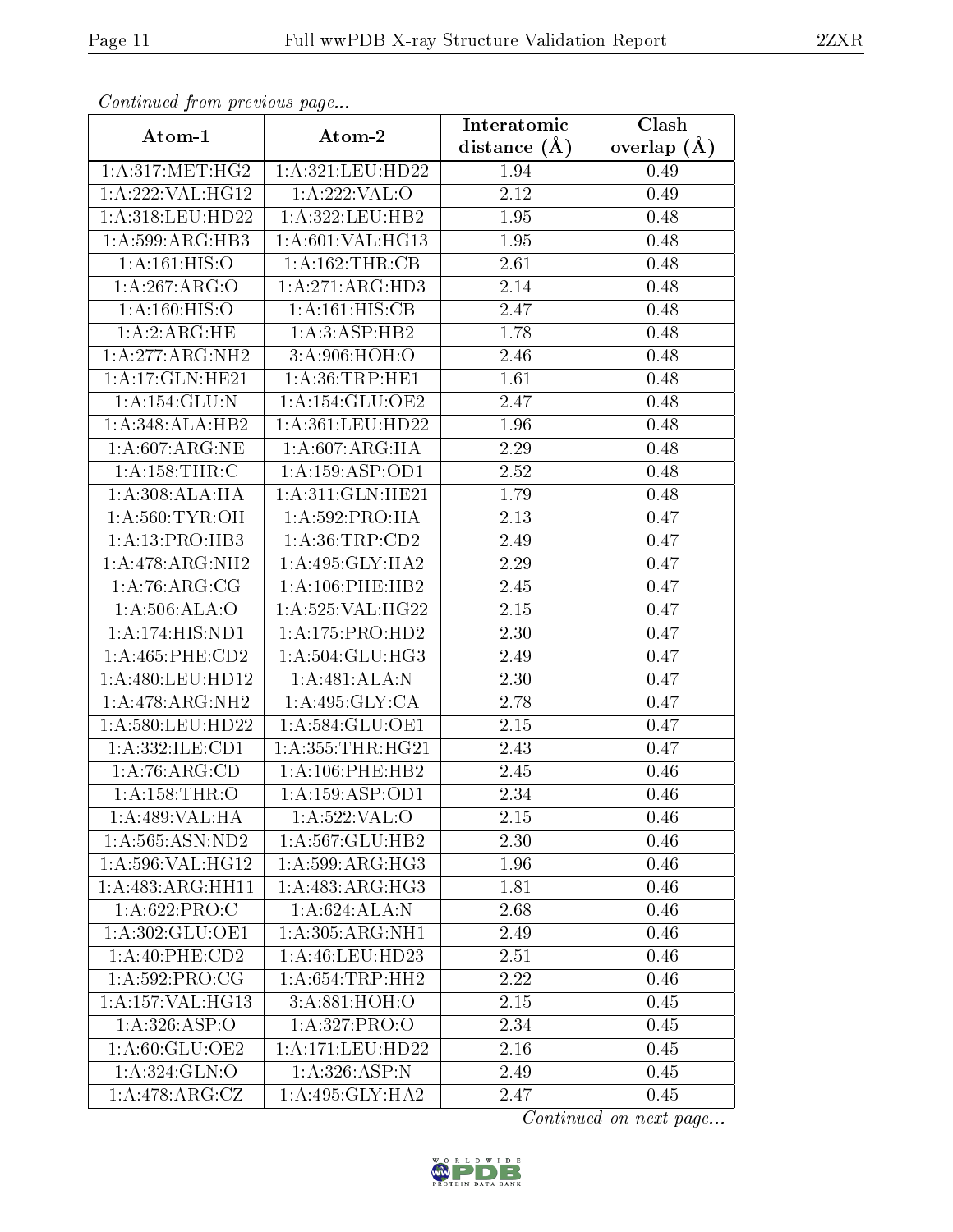| Continuea from previous page |                                      | Interatomic       | Clash         |
|------------------------------|--------------------------------------|-------------------|---------------|
| Atom-1                       | Atom-2                               | distance $(A)$    | overlap $(A)$ |
| 1:A:478:ARG:HG3              | 1:A:493:LYS:O                        | 2.15              | 0.45          |
| 1: A:564:ASP:O               | 1: A: 565: ASN: C                    | 2.55              | 0.45          |
| 1: A:500: PRO:HG2            | 1: A: 503: VAL: HG12                 | 1.98              | 0.45          |
| 1: A:546: LEU: CB            | 1: A:606: GLY:HA2                    | 2.46              | 0.45          |
| 1:A:66:GLU:OE2               | 1: A:201: ARG: NE                    | 2.45              | 0.45          |
| 1: A:595: PRO:HB3            | 1: A:654:TRP:CD1                     | 2.52              | 0.45          |
| 1: A:160:HIS:HA              | 1:A:174:HIS:CD2                      | 2.52              | 0.45          |
| 1: A:499:LEU:HD22            | 1:A:499:LEU:N                        | 2.31              | 0.45          |
| 1:A:172:VAL:O                | 1:A:172:VAL:HG13                     | 2.17              | 0.44          |
| 1: A:595: PRO:HA             | 1: A:654:TRP:CE2                     | 2.52              | 0.44          |
| 1: A: 655: GLU: C            | 1: A:657: ASN:H                      | 2.21              | 0.44          |
| 1:A:28:GLY:HA3               | 1:A:625:ARG:NH2                      | 2.32              | 0.44          |
| 1: A: 19: ARG: HA            | 1:A:22:MET:HE3                       | 1.98              | 0.44          |
| 1: A: 158: THR: C            | 1: A: 159: ASP: CG                   | 2.75              | 0.44          |
| 1:A:359:VAL:HG12             | 1: A: 361: LEU: HD13                 | 2.00              | 0.44          |
| 1:A:15:LEU:CD1               | 1: A:655: GLU:HB3                    | 2.46              | 0.44          |
| 1:A:480:LEU:HD12             | 1:A:480:LEU:C                        | 2.38              | 0.44          |
| 1: A:282: GLU: H             | 1: A:282: GLU:CD                     | 2.20              | 0.44          |
| 1:A:495:GLY:O                | 1:A:496:ASP:CB                       | 2.66              | 0.43          |
| 1: A:326: ASP: N             | 1: A: 327: PRO:CD                    | 2.72              | 0.43          |
| 1: A: 355: THR: HG23         | 1:A:357:ARG:HB2                      | 2.01              | 0.43          |
| 1: A: 384: ALA: CB           | 1: A:413:ARG:HG2                     | 2.48              | 0.43          |
| 1:A:13:PRO:HB3               | 1: A:36:TRP:CE3                      | 2.53              | 0.43          |
| 1:A:635:LEU:O                | 1:A:639:GLU:HG3                      | 2.19              | 0.43          |
| 1: A:610: ARG:O              | 1:A:613:LEU:HB2                      | 2.19              | 0.43          |
| 1: A:35:TYR:OH               | 1:A:449:LEU:HB2                      | 2.19              | 0.43          |
| 1:A:273:ASN:O                | 1:A:277:ARG:HG3                      | 2.19              | 0.43          |
| 1: A: 45: ASP: OD1           | 1: A:45:ASP:N                        | 2.52              | 0.43          |
| 1: A: 177: LEU: O            | 1:A:179:PRO:HD3                      | 2.19              | 0.43          |
| 1:A:327:PRO:HB2              | 1: A:328: GLU:H                      | $1.57\,$          | 0.42          |
| 1:A:449:LEU:N                | 1:A:449:LEU:HD22                     | 2.34              | 0.42          |
| 1:A:136:ASP:O                | 1:A:137:CYS:HB2                      | 2.18              | 0.42          |
| $1: A:613:$ LEU:C            | 1: A:616: PRO:HD3                    | 2.39              | 0.42          |
| 1: A:75: ILE: O              | 1: A: 103: VAL: HA                   | 2.18              | 0.42          |
| 1:A:496:ASP:C                | 1:A:497:LEU:O                        | 2.56              | 0.42          |
| 1:A:527:LEU:H <sub>D23</sub> | 1: A:528: ARG: N                     | 2.35              | 0.42          |
| 1: A:563: GLU: HA            | 1:A:563:GLU:OE2                      | 2.20              | 0.42          |
| 1:A:136:ASP:N                | 1:A:159:ASP:CG                       | 2.74              | 0.41          |
| 1:A:559:VAL:HG11             | 1:A:587:LEU:HD23                     | 2.03              | 0.41          |
| 1: A: 136: ASP: N            | $1:A:159: \overline{\text{ASP:HB3}}$ | $\overline{2}.27$ | 0.41          |
| 1: A: 10: LEU: HD21          | $1:A:429:\overline{\text{ALA:HB1}}$  | 2.01              | 0.41          |

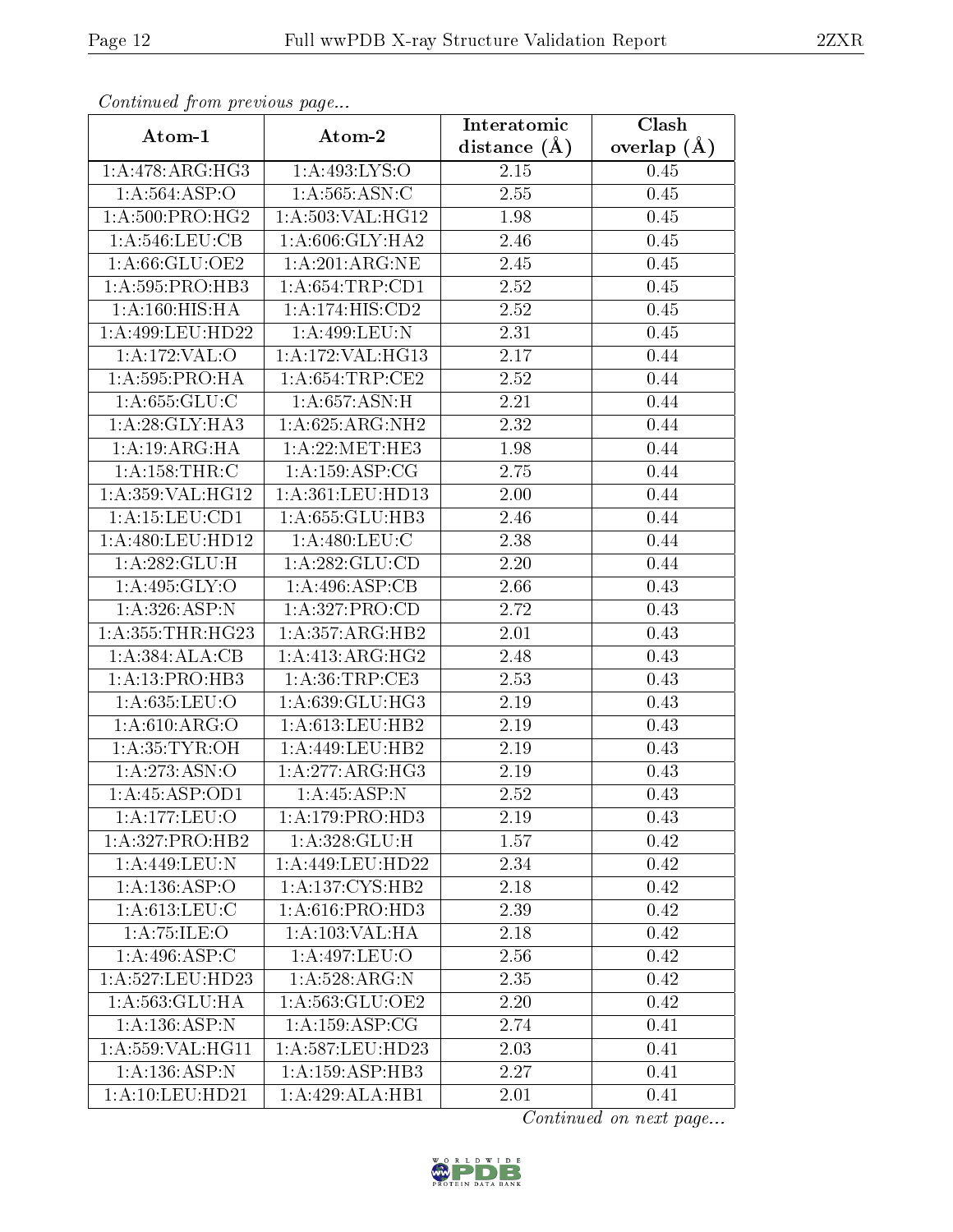| Atom-1               | Atom-2                      | Interatomic      | Clash         |
|----------------------|-----------------------------|------------------|---------------|
|                      |                             | distance $(\AA)$ | overlap $(A)$ |
| 1: A:52: LEU:HD22    | 1: A:200: GLU:HG3           | 2.03             | 0.41          |
| 1: A: 136: ASP: OD2  | 1: A: 160: HIS: O           | 2.38             | 0.41          |
| 1: A: 133: LEU: HD21 | 1: A: 156: ILE: HD12        | 2.03             | 0.41          |
| 1:A:161:HIS:O        | 1: A: 162: THR: HB          | 2.20             | 0.41          |
| 1:A:180:ASP:N        | 3:A:885:HOH:O               | 2.53             | 0.41          |
| 1: A:464:LEU:HD12    | 1: A:464:LEU:N              | 2.36             | 0.41          |
| 1: A:640:ARG:HB2     | 1: A:640:ARG:CZ             | 2.48             | 0.41          |
| 1: A:612: ARG: C     | 1: A:614:SER:H              | 2.24             | 0.41          |
| 1:A:473:ARG:NH2      | 1: A:497:LEU:CD2            | 2.84             | 0.41          |
| 1: A:59: ARG:NH1     | 3:A:784:HOH:O               | 2.53             | 0.41          |
| 1: A: 433: LEU: CD2  | 1:A:633:ARG:HD3             | 2.48             | 0.41          |
| 1:A:326:ASP:O        | 1: A:327: PRO:C             | 2.58             | 0.40          |
| 1: A:629:LEU:C       | 1: A:629:LEU:HD23           | 2.40             | 0.40          |
| 1: A: 355: THR: HG23 | $1:A:357:ARG:\overline{CG}$ | 2.51             | 0.40          |
| 1: A:76: ARG:CD      | 1: A: 132: PHE: HE1         | 2.34             | 0.40          |
| 1:A:377:ALA:HB3      | 1:A:394:HIS:O               | 2.20             | 0.40          |
| 1:A:478:ARG:N        | 1:A:478:ARG:HD2             | 2.17             | 0.40          |

There are no symmetry-related clashes.

## 5.3 Torsion angles (i)

#### 5.3.1 Protein backbone (i)

In the following table, the Percentiles column shows the percent Ramachandran outliers of the chain as a percentile score with respect to all X-ray entries followed by that with respect to entries of similar resolution.

The Analysed column shows the number of residues for which the backbone conformation was analysed, and the total number of residues.

| $\mid$ Mol $\mid$ Chain | Analysed                                            |  | Favoured   Allowed   Outliers   Percentiles |
|-------------------------|-----------------------------------------------------|--|---------------------------------------------|
|                         | $608/666$ (91\%)   563 (93\%)   28 (5\%)   17 (3\%) |  | $\boxed{5}$ $\boxed{1}$                     |

All (17) Ramachandran outliers are listed below:

| Mol | Chain | Res | Type       |
|-----|-------|-----|------------|
|     |       | 161 | <b>HIS</b> |
|     |       | 325 | A L.A      |
|     |       | 327 | PRO        |
|     |       | 373 |            |

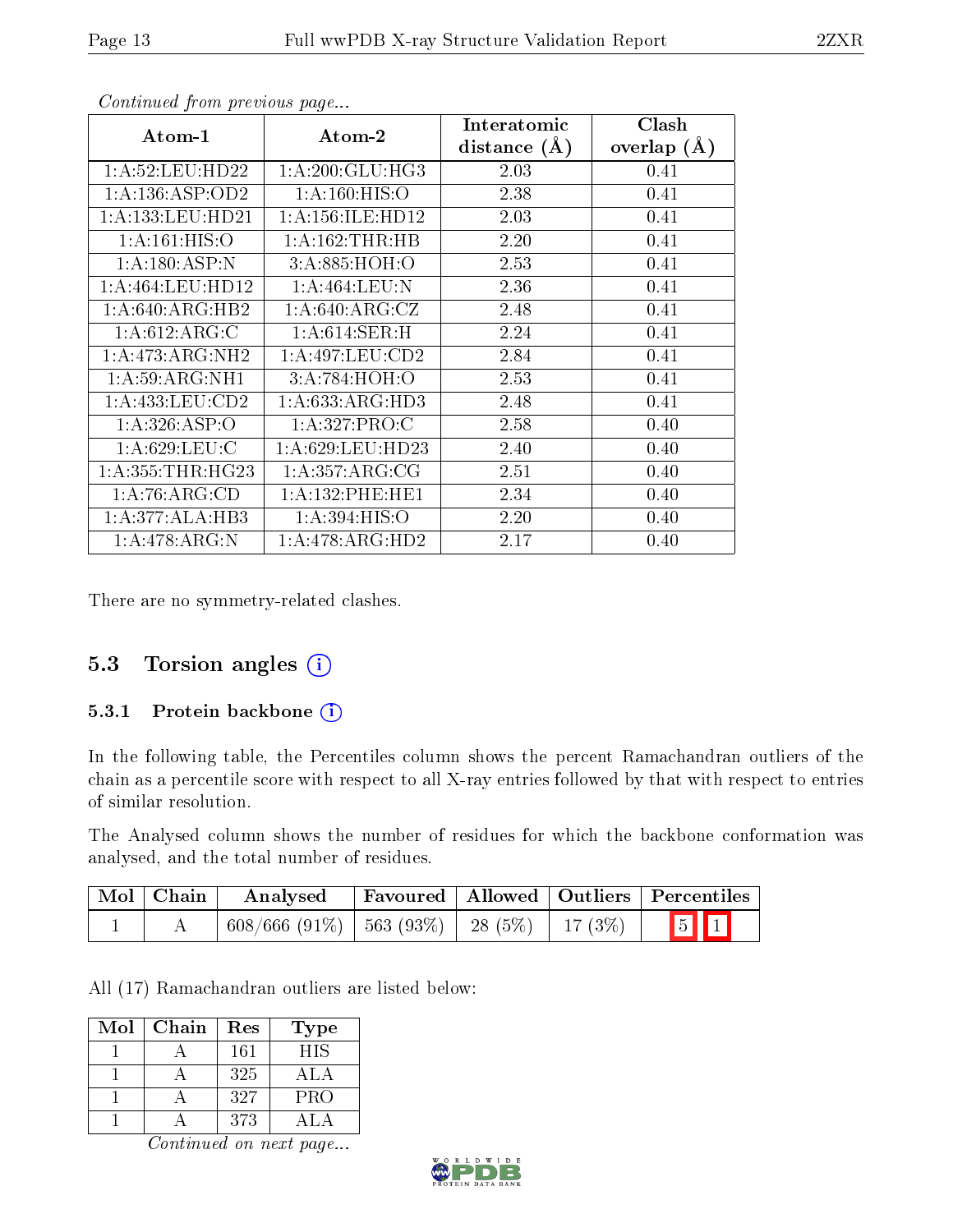|                |                    | ×.  |            |
|----------------|--------------------|-----|------------|
| Mol            | Chain              | Res | Type       |
| $\mathbf 1$    | A                  | 496 | ASP        |
| $\mathbf 1$    | А                  | 620 | HIS        |
| $\mathbf{1}$   | $\bf{A}$           | 621 | <b>THR</b> |
| $\mathbf 1$    | $\boldsymbol{A}$   | 478 | $\rm{ARG}$ |
| $\mathbf 1$    | $\boldsymbol{A}$   | 495 | $\rm GLY$  |
| $\overline{1}$ | $\bf{A}$           | 618 | <b>VAL</b> |
| $\mathbf{1}$   | $\boldsymbol{A}$   | 622 | <b>PRO</b> |
| $\mathbf 1$    | $\boldsymbol{A}$   | 575 | ALA        |
| $\overline{1}$ | A                  | 623 | GLU        |
| $\mathbf{1}$   | $\overline{\rm A}$ | 153 | VAL        |
| $\mathbf{1}$   | $\overline{A}$     | 498 | ALA        |
| $\mathbf{1}$   | А                  | 656 | <b>VAL</b> |
| 1              | А                  | 615 | ALA        |

#### 5.3.2 Protein sidechains (i)

In the following table, the Percentiles column shows the percent sidechain outliers of the chain as a percentile score with respect to all X-ray entries followed by that with respect to entries of similar resolution.

The Analysed column shows the number of residues for which the sidechain conformation was analysed, and the total number of residues.

| Mol   Chain | Analysed                                 |  | Rotameric   Outliers   Percentiles |
|-------------|------------------------------------------|--|------------------------------------|
|             | $475/516$ (92\%)   433 (91\%)   42 (9\%) |  | $\boxed{10}$ $\boxed{5}$           |

All (42) residues with a non-rotameric sidechain are listed below:

| Mol | Chain          | Res            | $_{\rm Type}$        |
|-----|----------------|----------------|----------------------|
| 1   | А              | $\overline{2}$ | ARG                  |
| 1   | $\bf{A}$       | 15             | LEU                  |
| 1   | А              | 33             | LEU                  |
| 1   | А              | 45             | <b>ASP</b>           |
| 1   | $\overline{A}$ | 47             | ASP                  |
| 1   | А              | 69             | LEU                  |
| 1   | $\bf{A}$       | 89             | THR                  |
| 1   | А              | 137            | <b>CYS</b>           |
| 1   | А              | 154            | $\operatorname{GLU}$ |
| 1   | А              | 155            | VAL                  |
| 1   | А              | 157            | VAL                  |
| 1   | A              | 159            | ASP                  |
| 1   | А              | 160            | HIS                  |

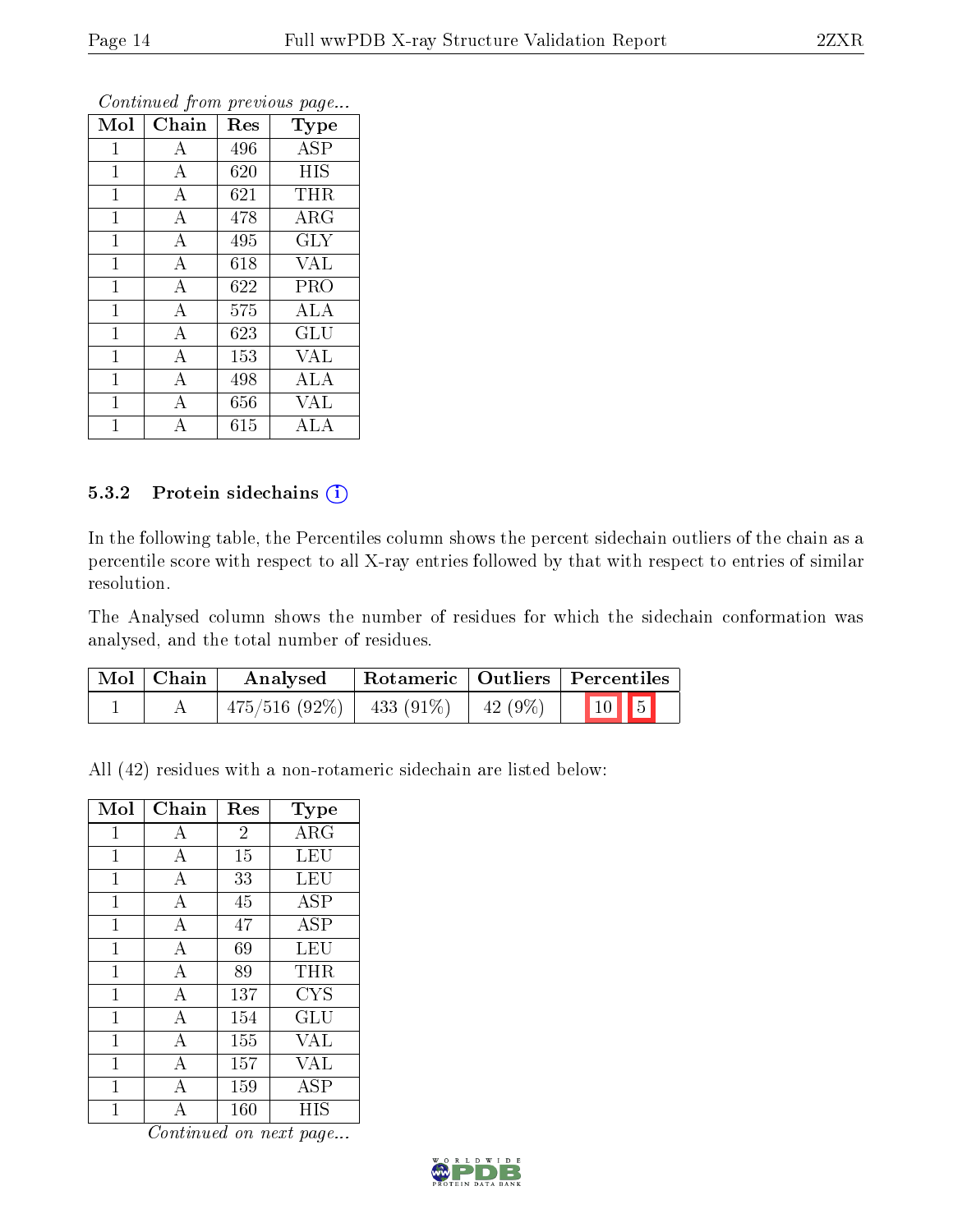| Mol            | Chain              | $\operatorname{Res}% \left( \mathcal{N}\right) \equiv\operatorname{Res}(\mathcal{N}_{0})\cap\mathcal{N}_{1}$ | Type                    |
|----------------|--------------------|--------------------------------------------------------------------------------------------------------------|-------------------------|
| $\overline{1}$ | $\overline{\rm A}$ | 161                                                                                                          | <b>HIS</b>              |
| $\overline{1}$ | $\overline{A}$     | 250                                                                                                          | <b>LEU</b>              |
| $\overline{1}$ | $\overline{A}$     | 278                                                                                                          | <b>LEU</b>              |
| $\mathbf{1}$   | $\overline{A}$     | 321                                                                                                          | <b>LEU</b>              |
| $\overline{1}$ | $\overline{A}$     | $\overline{355}$                                                                                             | <b>THR</b>              |
| $\mathbf{1}$   | $\overline{A}$     | 356                                                                                                          | <b>LEU</b>              |
| $\overline{1}$ | $\overline{A}$     | $\overline{361}$                                                                                             | LEU                     |
| $\mathbf{1}$   | $\overline{A}$     | 387                                                                                                          | <b>LEU</b>              |
| $\mathbf{1}$   | $\overline{A}$     | 390                                                                                                          | $\rm{ARG}$              |
| $\overline{1}$ | $\overline{A}$     | 430                                                                                                          | LEU                     |
| $\overline{1}$ | $\overline{A}$     | 431                                                                                                          | LEU                     |
| $\overline{1}$ | $\overline{A}$     | 433                                                                                                          | LEU                     |
| $\overline{1}$ | $\overline{A}$     | 457                                                                                                          | <b>ASN</b>              |
| $\overline{1}$ | $\overline{A}$     | 469                                                                                                          | $\overline{\text{GLU}}$ |
| $\overline{1}$ | $\overline{A}$     | 473                                                                                                          | $\overline{\rm{ARG}}$   |
| $\mathbf{1}$   | $\overline{A}$     | 478                                                                                                          | $\rm{ARG}$              |
| $\overline{1}$ | $\overline{A}$     | 489                                                                                                          | $\overline{\text{VAL}}$ |
| $\overline{1}$ | $\overline{A}$     | 509                                                                                                          | LEU                     |
| $\overline{1}$ | $\overline{A}$     | 533                                                                                                          | LEU                     |
| $\overline{1}$ | $\overline{A}$     | 555                                                                                                          | LEU                     |
| $\overline{1}$ | $\overline{A}$     | 564                                                                                                          | <b>ASP</b>              |
| $\overline{1}$ | $\overline{A}$     | 599                                                                                                          | $\overline{\rm{ARG}}$   |
| $\overline{1}$ | $\overline{A}$     | 610                                                                                                          | $\rm{ARG}$              |
| $\overline{1}$ | $\overline{A}$     | 623                                                                                                          | $\overline{{\rm GLU}}$  |
| $\overline{1}$ | $\overline{A}$     | 626                                                                                                          | LEU                     |
| $\overline{1}$ | $\overline{A}$     | 627                                                                                                          | <b>LYS</b>              |
| $\overline{1}$ | $\overline{A}$     | 633                                                                                                          | $\overline{\text{ARG}}$ |
| $\overline{1}$ | $\overline{A}$     | 640                                                                                                          | $\rm{ARG}$              |
| $\overline{1}$ | $\overline{\rm A}$ | $\overline{6}41$                                                                                             | $\overline{\rm{ARG}}$   |

Some sidechains can be flipped to improve hydrogen bonding and reduce clashes. All (14) such sidechains are listed below:

| Mol | Chain | Res | <b>Type</b> |
|-----|-------|-----|-------------|
| 1   | А     | 17  | <b>GLN</b>  |
|     |       | 71  | <b>GLN</b>  |
| 1   |       | 104 | HIS         |
| 1   | А     | 160 | HIS         |
| 1   | А     | 304 | HIS         |
| 1   | А     | 311 | <b>GLN</b>  |
| 1   | А     | 340 | HIS         |
| 1   | А     | 394 | HIS         |
|     |       | 442 | <b>GLN</b>  |

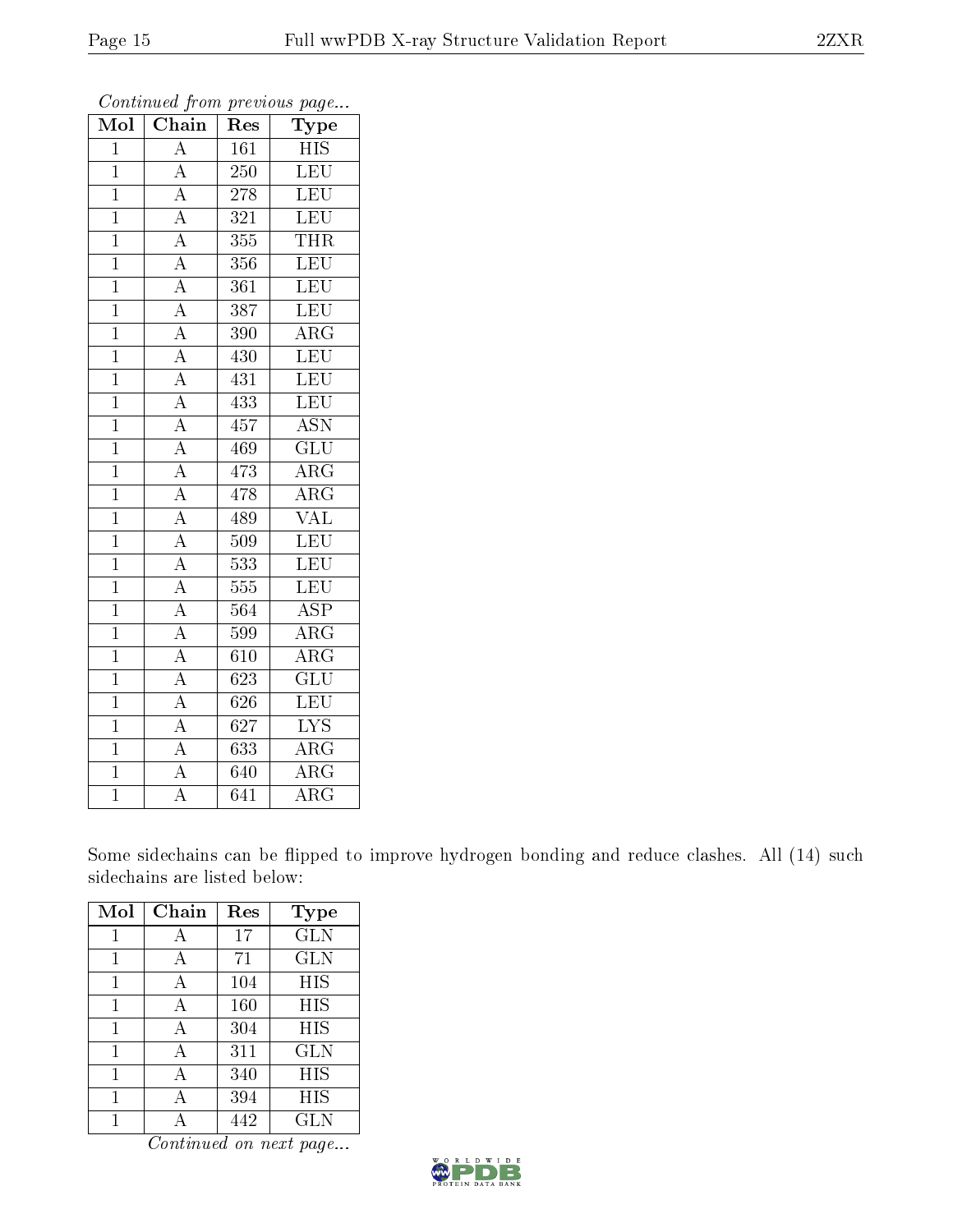Continued from previous page...

| Mol | Chain | Res | Type       |
|-----|-------|-----|------------|
|     |       | 457 | <b>ASN</b> |
|     |       | 517 | <b>HIS</b> |
|     |       | 565 | ASN        |
|     |       | 620 | <b>HIS</b> |
|     |       | 631 | HIS        |

#### $5.3.3$  RNA  $(i)$

There are no RNA molecules in this entry.

#### 5.4 Non-standard residues in protein, DNA, RNA chains (i)

There are no non-standard protein/DNA/RNA residues in this entry.

### 5.5 Carbohydrates  $(i)$

There are no carbohydrates in this entry.

## 5.6 Ligand geometry  $(i)$

Of 1 ligands modelled in this entry, 1 is monoatomic - leaving 0 for Mogul analysis.

There are no bond length outliers.

There are no bond angle outliers.

There are no chirality outliers.

There are no torsion outliers.

There are no ring outliers.

No monomer is involved in short contacts.

### 5.7 [O](https://www.wwpdb.org/validation/2017/XrayValidationReportHelp#nonstandard_residues_and_ligands)ther polymers (i)

There are no such residues in this entry.

### 5.8 Polymer linkage issues (i)

There are no chain breaks in this entry.

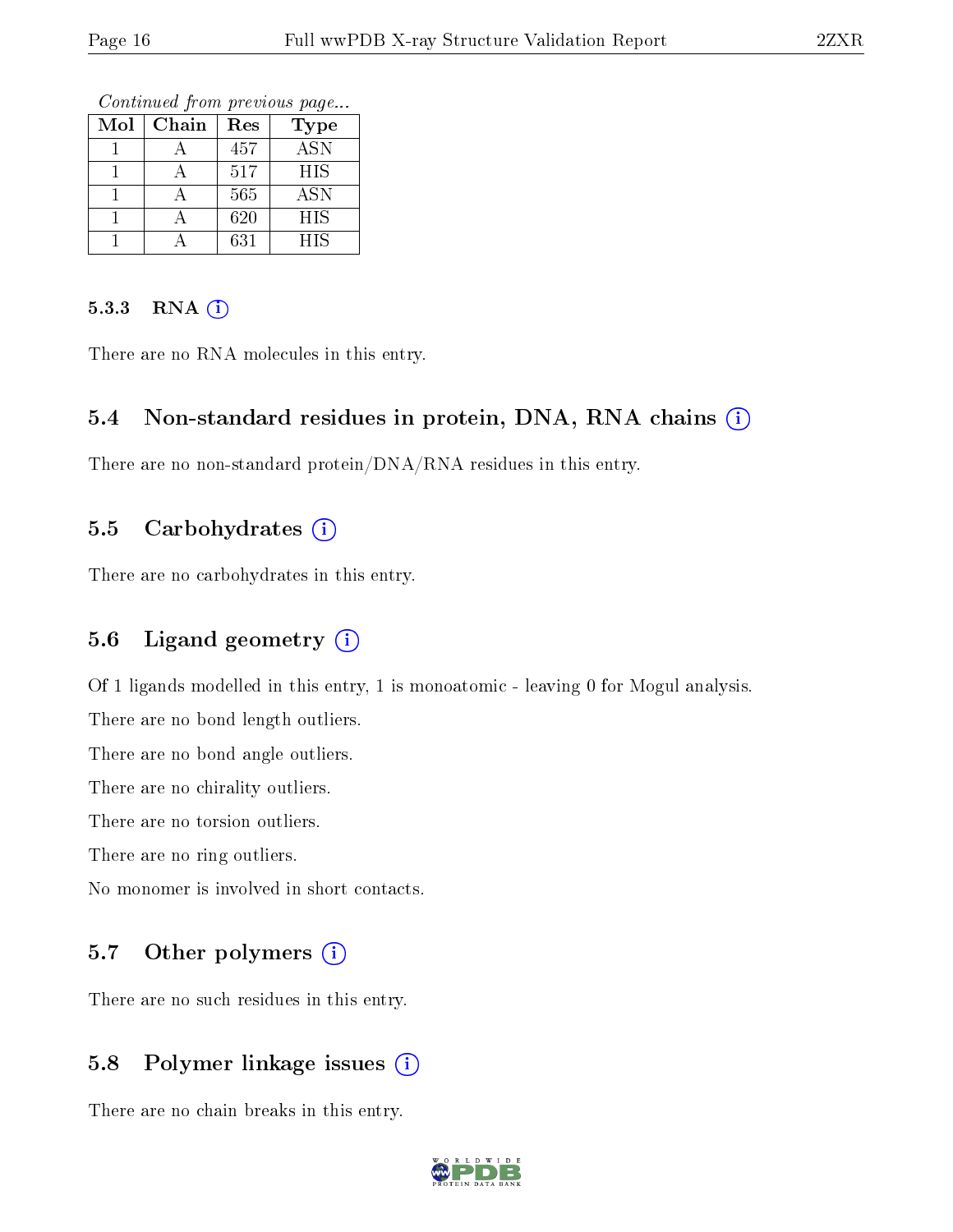## 6 Fit of model and data  $(i)$

## 6.1 Protein, DNA and RNA chains  $(i)$

In the following table, the column labelled  $#RSRZ> 2'$  contains the number (and percentage) of RSRZ outliers, followed by percent RSRZ outliers for the chain as percentile scores relative to all X-ray entries and entries of similar resolution. The OWAB column contains the minimum, median,  $95<sup>th</sup>$  percentile and maximum values of the occupancy-weighted average B-factor per residue. The column labelled ' $Q< 0.9$ ' lists the number of (and percentage) of residues with an average occupancy less than 0.9.

| $\mid$ Mol $\mid$ Chain | Analysed      | $^+$ <rsrz> <math>^-</math></rsrz> | $\#\text{RSRZ}\text{>2}$ | $\vert$ OWAB( $\rm{\AA}^2$ ) $\vert$ Q<0.9 |  |
|-------------------------|---------------|------------------------------------|--------------------------|--------------------------------------------|--|
|                         | 616/666 (92%) | 0.75                               |                          |                                            |  |

All (60) RSRZ outliers are listed below:

| Mol            | Chain              | Res              | Type                    | <b>RSRZ</b>      |
|----------------|--------------------|------------------|-------------------------|------------------|
| $\mathbf{1}$   | $\overline{\rm A}$ | 607              | $\rm{ARG}$              | 10.2             |
| $\mathbf{1}$   | $\overline{\rm A}$ | $\mathbf{1}$     | <b>MET</b>              | 8.9              |
| $\overline{1}$ | $\overline{\rm A}$ | 621              | <b>THR</b>              | $\overline{7.7}$ |
| $\overline{1}$ | $\overline{\rm A}$ | 159              | ASP                     | $6.6\,$          |
| $\overline{1}$ | $\overline{\rm A}$ | 608              | $\overline{{\rm GLU}}$  | $\overline{5.7}$ |
| $\overline{1}$ | $\overline{A}$     | 158              | <b>THR</b>              | $\overline{5.7}$ |
| $\overline{1}$ | $\overline{\rm A}$ | $\overline{2}$   | $\rm{ARG}$              | $\overline{5.3}$ |
| $\overline{1}$ | $\overline{A}$     | $\overline{325}$ | $\overline{\rm ALA}$    | $\overline{5.2}$ |
| $\overline{1}$ | $\overline{\rm A}$ | 565              | <b>ASN</b>              | $\overline{5.0}$ |
| $\overline{1}$ | $\overline{A}$     | 108              | <b>PRO</b>              | $\overline{4.8}$ |
| $\mathbf{1}$   | $\overline{\rm A}$ | 572              | ALA                     | $4.\overline{7}$ |
| $\overline{1}$ | $\overline{A}$     | $\overline{573}$ | <b>TRP</b>              | $\overline{4.7}$ |
| $\overline{1}$ | $\overline{\rm A}$ | 107              | <b>ILE</b>              | $\overline{4.6}$ |
| $\overline{1}$ | $\overline{\rm A}$ | 475              | $\overline{\text{GLY}}$ | $\overline{4.5}$ |
| $\overline{1}$ | $\overline{A}$     | $\overline{157}$ | $\overline{\text{VAL}}$ | $\overline{4.3}$ |
| $\overline{1}$ | $\overline{\rm A}$ | 570              | $\overline{\rm ASP}$    | 4.2              |
| $\overline{1}$ | $\overline{\rm A}$ | 599              | $\overline{\rm{ARG}}$   | $4.\overline{0}$ |
| $\overline{1}$ | $\overline{\rm A}$ | 613              | LEU                     | $\overline{3.9}$ |
| $\overline{1}$ | $\overline{\rm A}$ | 162              | <b>THR</b>              | 3.8              |
| $\overline{1}$ | $\overline{\rm A}$ | 606              | $\overline{\text{GLY}}$ | $\overline{3.7}$ |
| $\overline{1}$ | $\overline{\rm A}$ | 574              | $\overline{\text{LYS}}$ | $\overline{3.5}$ |
| $\overline{1}$ | $\overline{\rm A}$ | 569              | LEU                     | $\overline{3.5}$ |
| $\mathbf{1}$   | А                  | 179              | PRO                     | $3.5\,$          |
| $\overline{1}$ | $\overline{A}$     | 566              | $\overline{\text{PRO}}$ | 3.4              |
| $\overline{1}$ | $\overline{\rm A}$ | 477              | $\overline{\text{GLY}}$ | $\overline{3.4}$ |
| $\overline{1}$ | A                  | $\overline{532}$ | <b>ALA</b>              | $\overline{3.3}$ |
| $\overline{1}$ | $\overline{\rm A}$ | 327              | $\overline{\text{PRO}}$ | $\overline{3.3}$ |

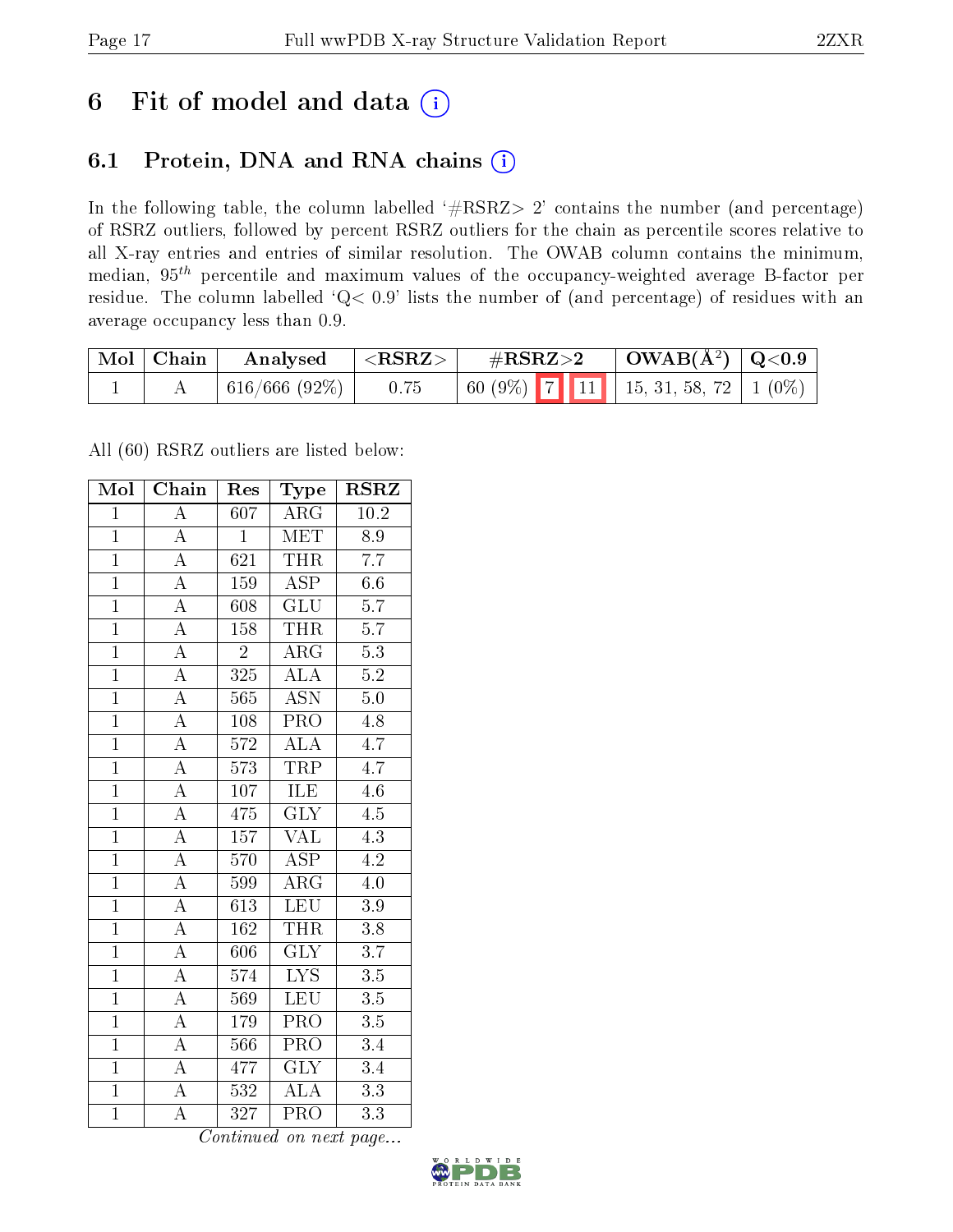| $Mo\overline{I}$ | Chain              | Res              | <b>Type</b>             | <b>RSRZ</b>      |
|------------------|--------------------|------------------|-------------------------|------------------|
| $\overline{1}$   | $\overline{\rm A}$ | 610              | $\rm{ARG}$              | 3.3              |
| $\mathbf{1}$     | $\overline{\rm A}$ | $\overline{619}$ | LEU                     | $\overline{3.1}$ |
| $\mathbf{1}$     | $\overline{\rm A}$ | 473              | $\overline{\rm ARG}$    | $\overline{3.1}$ |
| $\overline{1}$   | $\overline{\rm A}$ | 419              | <b>ALA</b>              | $\overline{3.0}$ |
| $\mathbf{1}$     | $\overline{\rm A}$ | 456              | $\overline{\text{GLY}}$ | $3.0\,$          |
| $\overline{1}$   | $\boldsymbol{A}$   | 476              | GLU                     | $\overline{2.9}$ |
| $\mathbf{1}$     | $\boldsymbol{A}$   | 106              | PHE                     | $2.9\,$          |
| $\overline{1}$   | $\overline{\rm A}$ | 515              | $\overline{\text{ASN}}$ | $\overline{2.9}$ |
| $\mathbf{1}$     | $\overline{\rm A}$ | 25               | <b>LEU</b>              | $\overline{2.8}$ |
| $\mathbf{1}$     | $\overline{\rm A}$ | $\overline{24}$  | $\overline{ALA}$        | $\overline{2.7}$ |
| $\mathbf{1}$     | $\overline{\rm A}$ | 472              | $\overline{\rm{ARG}}$   | $\overline{2.7}$ |
| $\mathbf{1}$     | $\overline{\rm A}$ | $\overline{563}$ | $\overline{\text{GLU}}$ | $\overline{2.7}$ |
| $\mathbf{1}$     | $\overline{\rm A}$ | 328              | $\overline{\text{GLU}}$ | $\overline{2.7}$ |
| $\mathbf{1}$     | $\overline{\rm A}$ | $\overline{620}$ | $\overline{HIS}$        | $\overline{2.6}$ |
| $\mathbf{1}$     | $\overline{\rm A}$ | $\overline{35}$  | <b>TYR</b>              | $\overline{2.6}$ |
| $\mathbf{1}$     | A                  | 474              | LEU                     | 2.6              |
| $\overline{1}$   | $\overline{\rm A}$ | 618              | $\overline{\text{VAL}}$ | $\overline{2.5}$ |
| $\overline{1}$   | $\overline{\rm A}$ | 465              | $\overline{\rm{PHE}}$   | $\overline{2.5}$ |
| $\overline{1}$   | $\overline{\rm A}$ | 373              | $\overline{ALA}$        | $\overline{2.5}$ |
| $\overline{1}$   | $\overline{\rm A}$ | 104              | $\overline{HIS}$        | $\overline{2.5}$ |
| $\overline{1}$   | A                  | 326              | $\overline{\text{ASP}}$ | $2.5\,$          |
| $\mathbf{1}$     | $\overline{\rm A}$ | $\overline{42}$  | $\overline{\rm{ARG}}$   | $\overline{2.5}$ |
| $\mathbf{1}$     | A                  | 497              | <b>LEU</b>              | $2.5\,$          |
| $\overline{1}$   | $\overline{\rm A}$ | 498              | $\overline{\text{ALA}}$ | $\overline{2.4}$ |
| $\mathbf{1}$     | $\overline{\rm A}$ | 579              | LEU                     | $\overline{2.4}$ |
| $\overline{1}$   | $\overline{\rm A}$ | 571              | <b>TYR</b>              | $\overline{2.3}$ |
| $\mathbf{1}$     | A                  | 654              | <b>TRP</b>              | 2.3              |
| $\overline{1}$   | $\overline{\rm A}$ | 658              | $\overline{\rm{ARG}}$   | $\overline{2.3}$ |
| $\mathbf{1}$     | $\overline{\rm A}$ | $\overline{420}$ | $\overline{\rm{ARG}}$   | $\overline{2.2}$ |
| $\overline{1}$   | $\overline{\rm A}$ | 559              | $\overline{\text{VAL}}$ | $\overline{2.2}$ |
| $\mathbf{1}$     | A                  | 137              | $\overline{\text{CYS}}$ | $2.1\,$          |
| $\mathbf{1}$     | A                  | 525              | VAL                     | $\overline{2.1}$ |
| $\mathbf{1}$     | $\bf{A}$           | 598              | <b>GLY</b>              | 2.0              |

Continued from previous page...

## 6.2 Non-standard residues in protein, DNA, RNA chains (i)

There are no non-standard protein/DNA/RNA residues in this entry.

## 6.3 Carbohydrates  $(i)$

There are no carbohydrates in this entry.